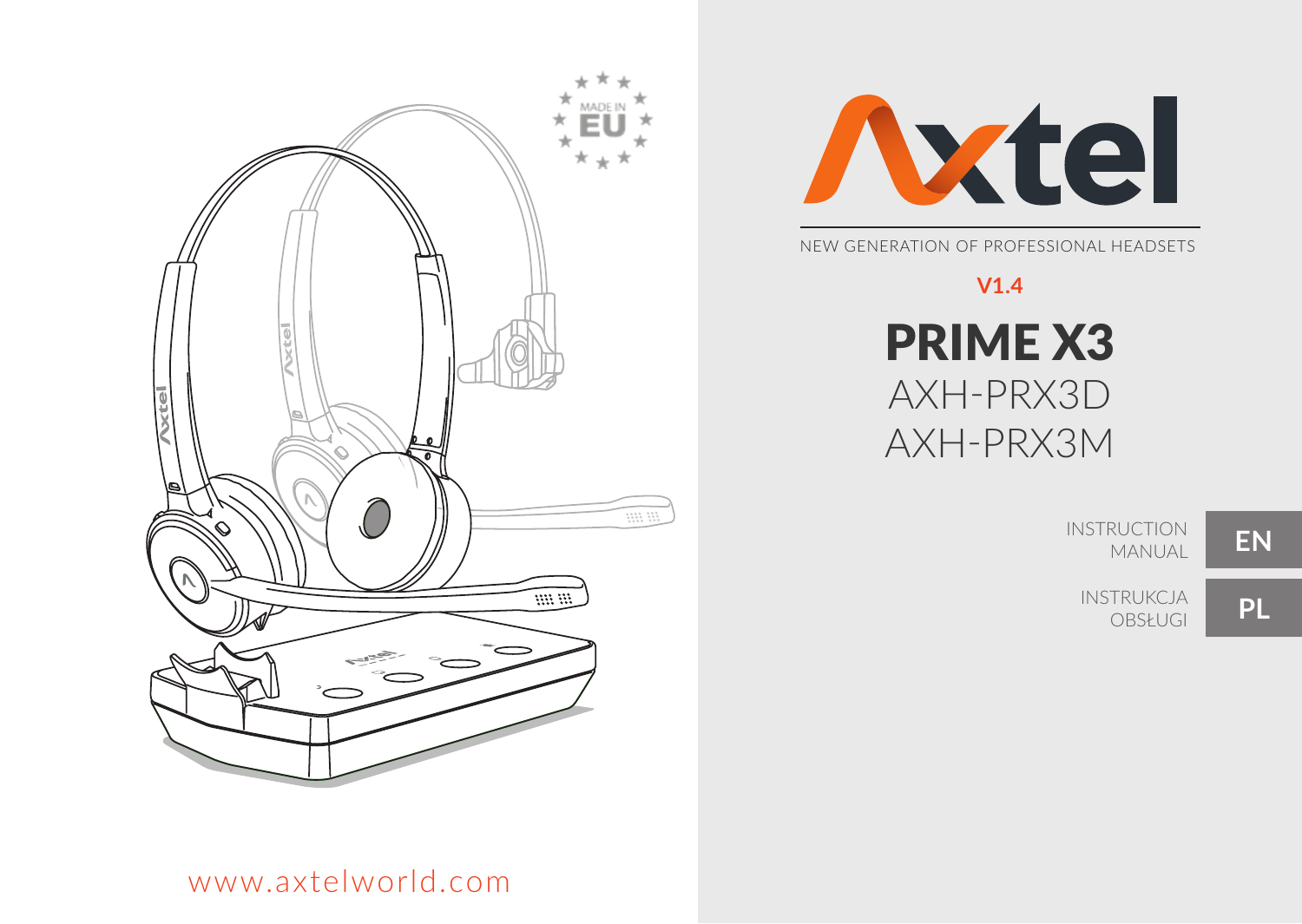

# Welcome to the world of Axtel. **THANK YOU** for choosing Axtel Prime X3.

Made in the EU Model: PRIME X3 Product No.: AXH-PRX3D, AXH-PRX3M

**2** www.axtelworld.com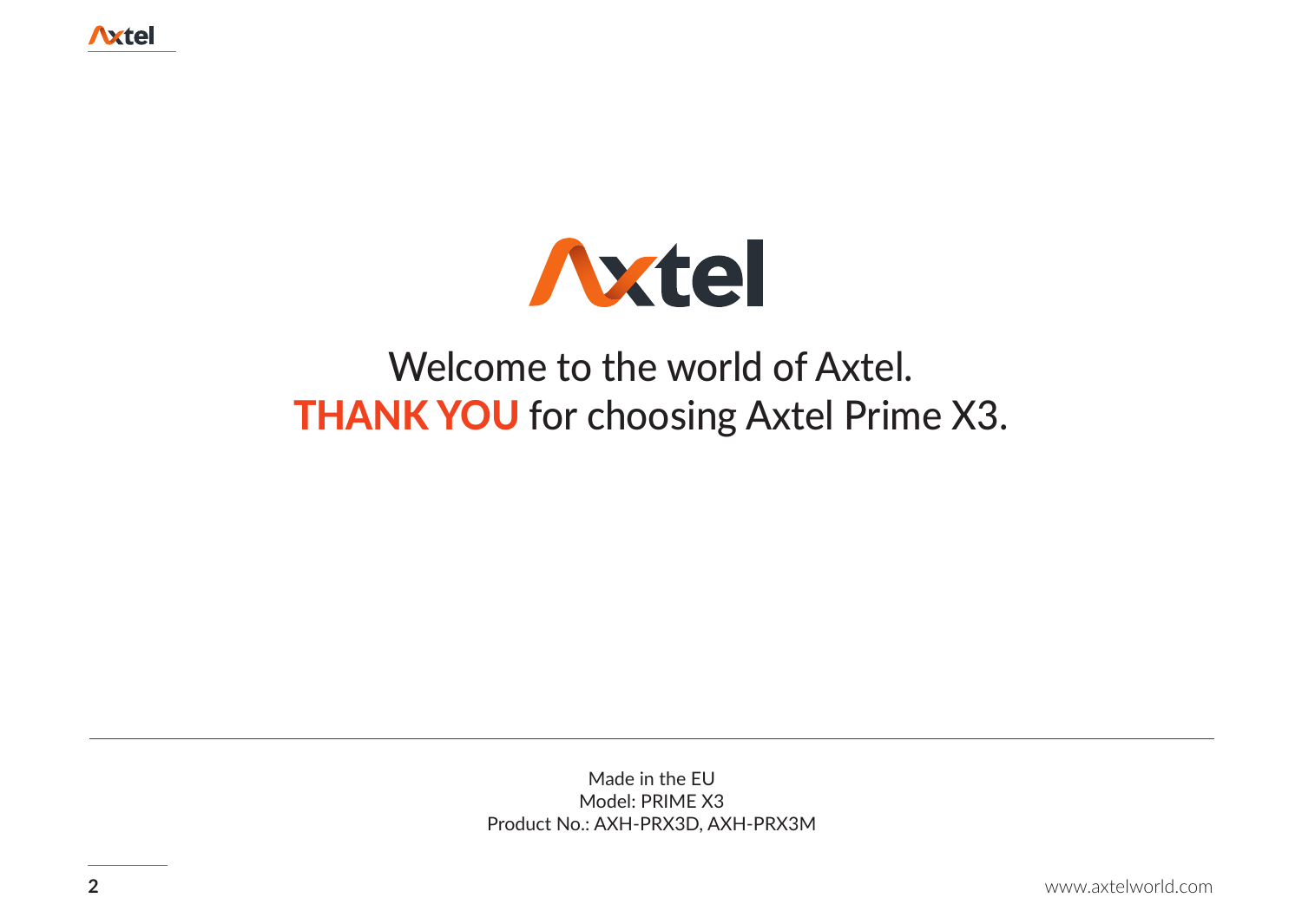## **CONTENTS**

| 1. Contents of the package                            | 4 |
|-------------------------------------------------------|---|
| 2. Product description                                | 5 |
| 2.1 Description of the headset                        | 5 |
| 2.2 Description of the base station                   | 6 |
| 3. First start-up                                     | 7 |
| 3.1 Connecting the device                             | 7 |
| 3.2 Activating the headset                            | 7 |
| 3.3 Turning off the base and the headset              | 7 |
| 3.4 Pairing - connecting a new headset to the<br>base | 7 |
| 4. Headset setup                                      | 7 |
| 4.1 Connecting to a desk phone                        | 7 |
| 4.2 Connecting to a computer                          | 9 |
| 4.3 Connecting to a mobile phone                      | 9 |

| 5. Use                                                  | 9  |
|---------------------------------------------------------|----|
| 5.1 Answering and ending calls                          | 9  |
| 5.2 Making a call                                       | 10 |
| 5.3 Call managing                                       | 10 |
| 5.4 Adjusting the volume for each channel<br>separately | 10 |
| 5.6 Loss of signal and connection with the base         | 11 |
| 5.7 Hearing protection adjustment                       | 11 |
| 5.8 Resetting the headset                               | 11 |
| 6. Recommendations                                      | 12 |
| 7. Declarations and warnings                            | 12 |
| 8. Headset parameters                                   | 13 |
| 9. Accessories                                          | 14 |
| 10. Notes                                               | 28 |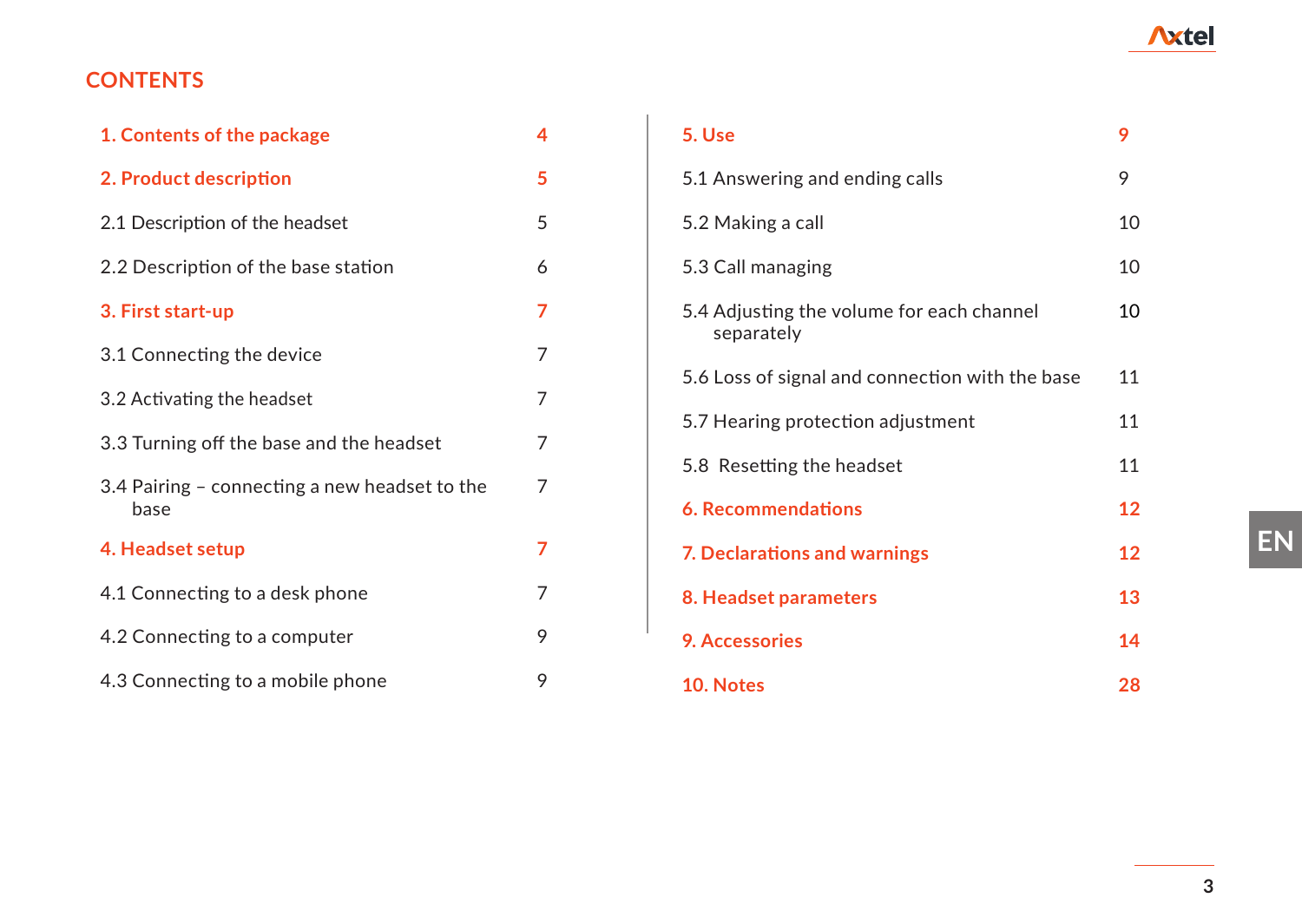

### **1. Contents of the package**



Wireless DECT headset with advanced noise cancellation

*Figure 1*

*Figure 2*

**Axtel** 



Headset base for charging and call control

DECT Base station

**4** www.axtelworld.com

*Figure 5*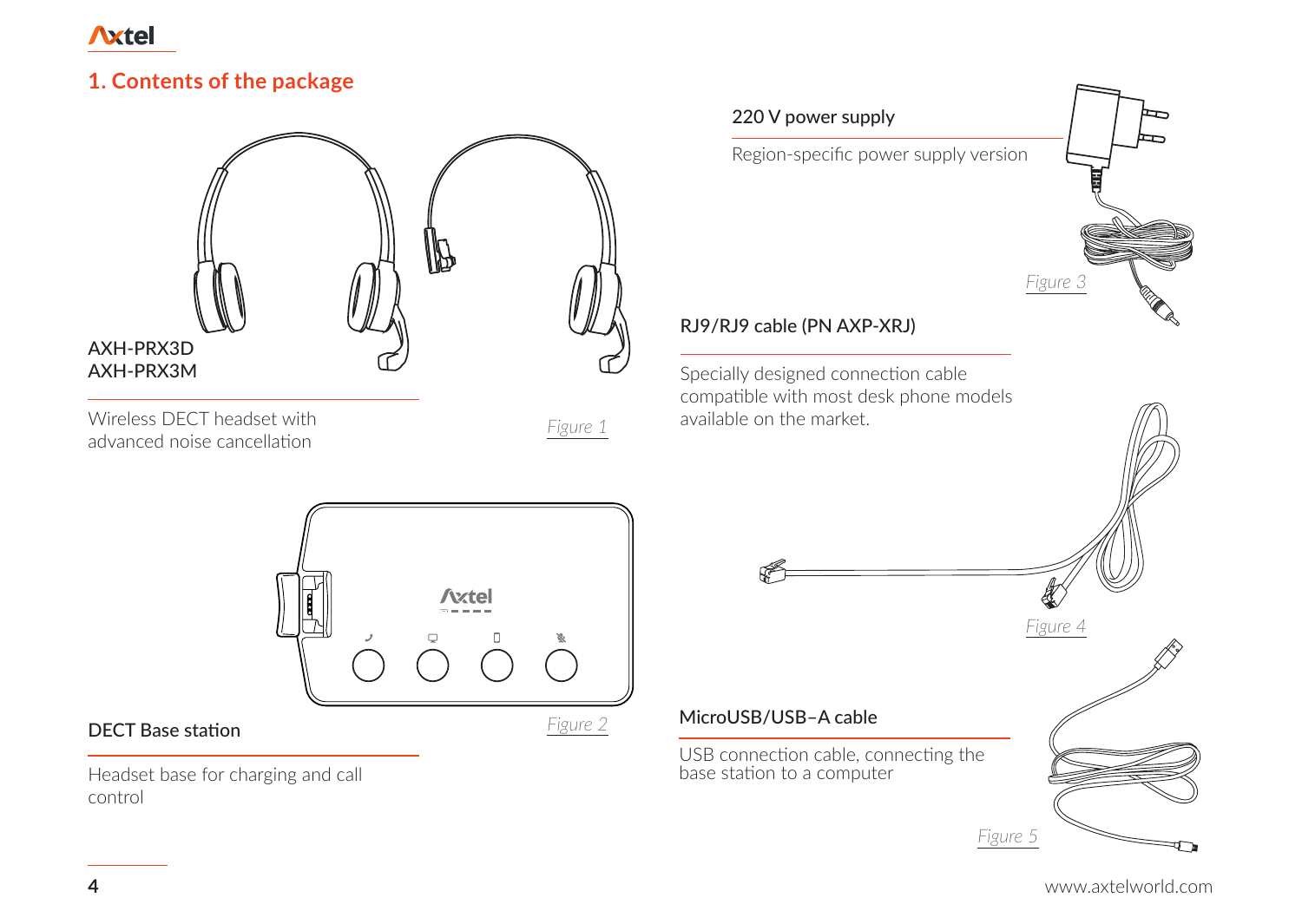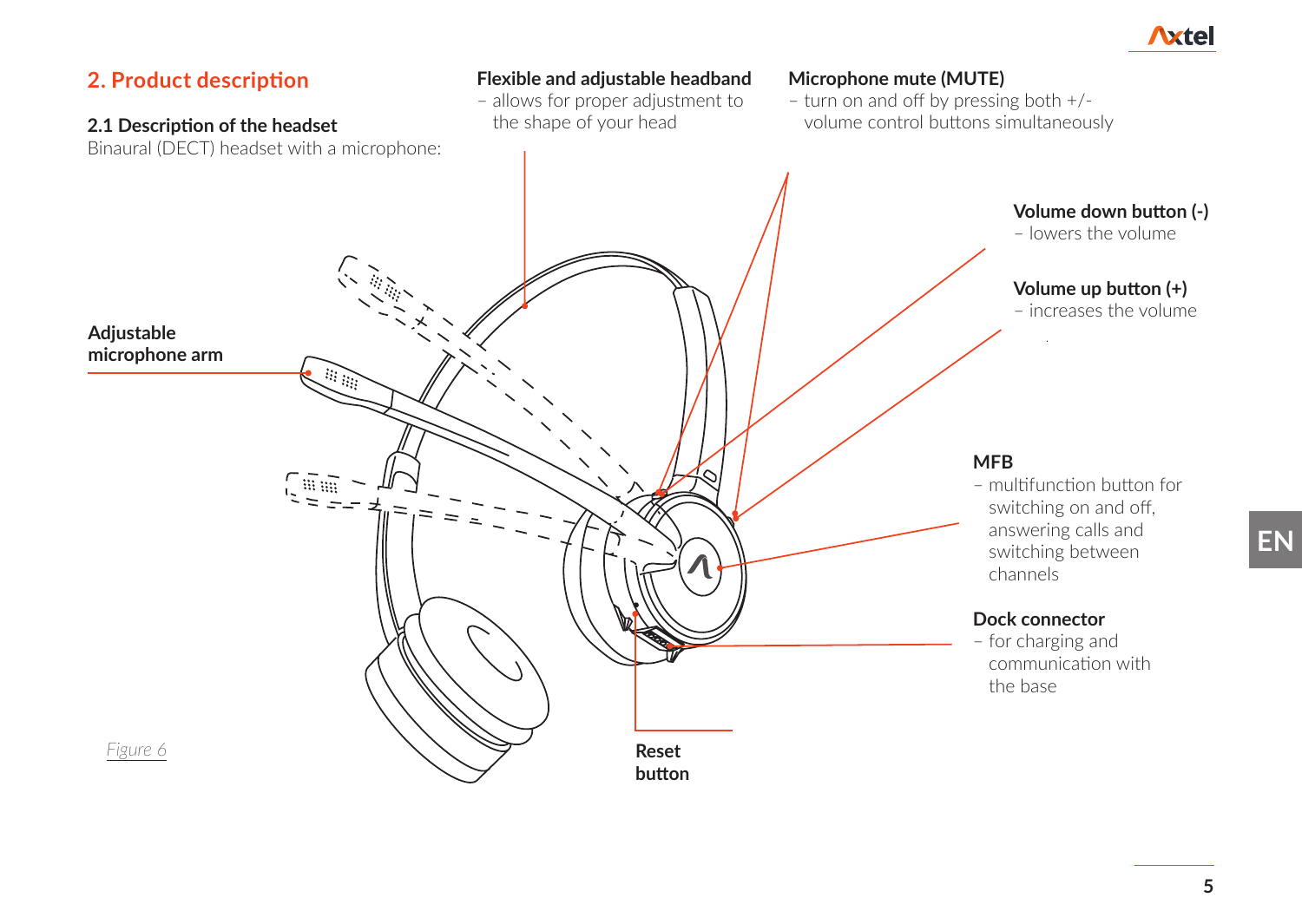

- **1.** The **Desk Phone**  $\Omega$  button activates the desk phone transmission channel
- **2.** The **Computer**  $\textcircled{C}$  button activates the computer/laptop transmission channel.
- **3.** The **Mobile Phone**  $\textcircled{1}$  button activates the mobile phone Bluetooth® transmission channel.
- **4.** The **Microphone Mute (MUTE)** button mutes and unmutes the microphone.

The base station enables the connection of 3 communication channels (**Desk phone , Computer and Mobile phone** ) and makes it possible to handle calls (answering, ending, switching, putting on hold  $\mathbb{R}$ ).

**\*** To choose the correct parameters, select one of the eight positions (A, B, C, D, E, F, G, H.) https://axtelworld.com/headsets/compatibility/

**6** www.axtelworld.com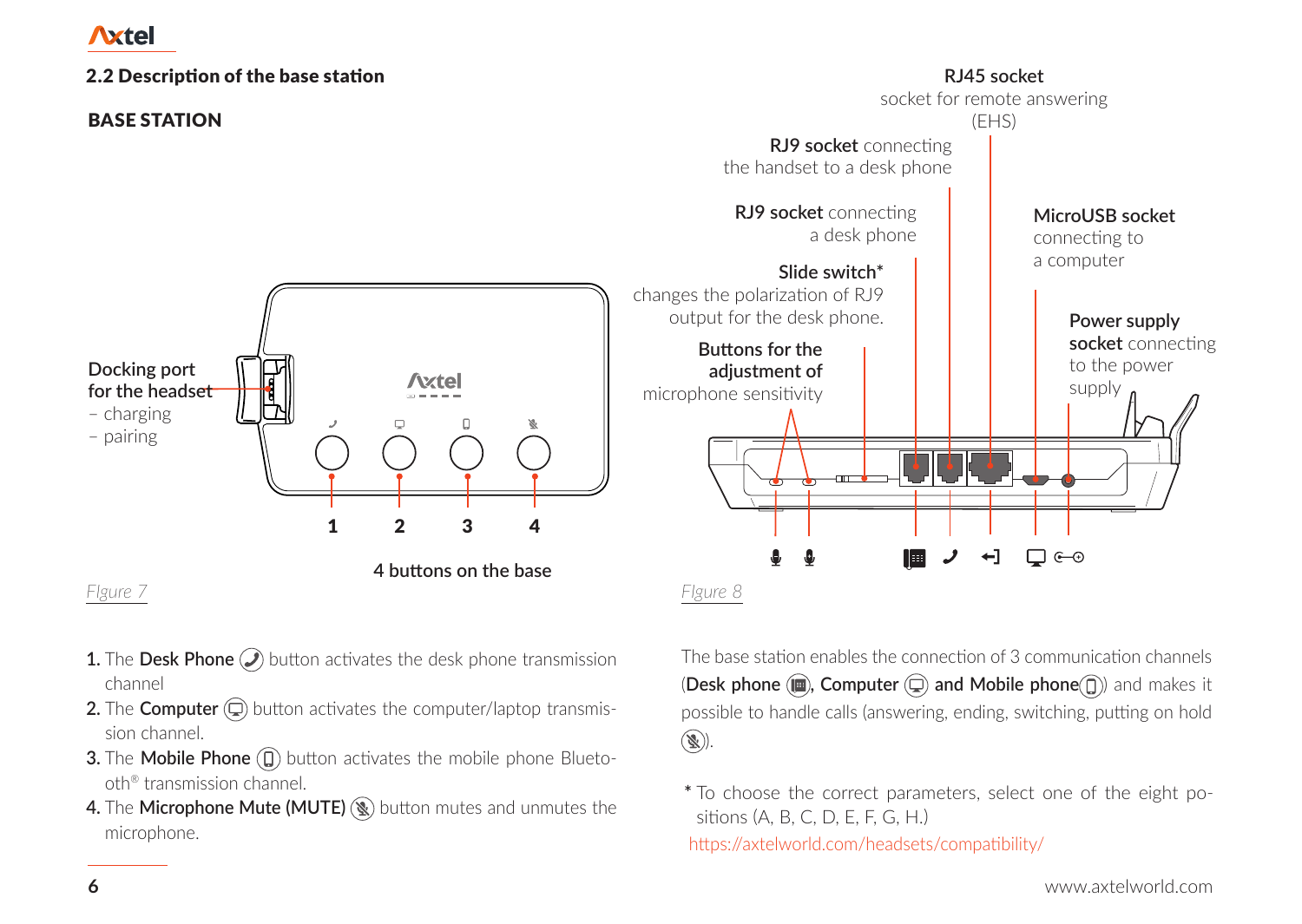### **3. First start-up**

### 3.1 Connecting the device

Connect the base station to a power source using the power adapter included in the package.

### 3.2 Activating the headset

Turning on the headset is done by pressing the MFB  $\Omega$  for about 1 second. When the headset is switched on and paired correctly, the MFB will stop flashing.

 $\mathbb{U}$  Notel The headset originally supplied with the Prime X3 is already paired with the base station by the manufacturer and does not require pairing procedure.

### 3.3 Turning off the headset and the base

To turn off the headset, press the MFB for 5 seconds. A sound signal in the headset indicates that it has been turned off. To turn off the base, disconnect the power cable.

### 3.4 Pairing – connecting a new headset to the base

Pairing of a new headset, other than the one originally included, requires user configuration and varies slightly depending on the software version. The software version of the headset is indicated on the product label.

### *Software versions v1.4 and higher*

Place the headset on the switched-off base, then connect the power supply to the base. When power is connected to the base, press the Desk Phone (icon) button and the new headset unit will be paired. When the headset has been success¬fully paired with the base station, the MFB button will stop flashing.

### *Software versions lower than v1.4*

Place the headset on the switched-off base, then connect the power supply to the base. When power is connected to the base, the head¬set unit will be automatically paired. When the headset has been success-fully paired with the base station, the MFB button will stop flashing.

 $\mathbb U$  Note! In all software versions, a previously paired headset will be forgotten and will not interact with the base until it is paired again.

## **4. Headset setup**

### 4.1 Connecting to a desk phone *(see Figure 9 and 10)*

There are three distinct ways to connect your Prime X3 to a desk phone:

- a) Connecting to a desk phone equipped with a dedicated headset port.
- b) Connecting to a deskphone that does not have a dedicated headset port.
- c) Optional connection via EHS cable

**Note:** Some phones require a different cable with an appropriate plug dedicated to the particular phone model (e.g. Jack 2.5 mm, Jack 3.5 mm, RJ45). In this case you need to buy the correct cable *(section 10. Accessories).*

https://axtelworld.com/headsets/compatibility/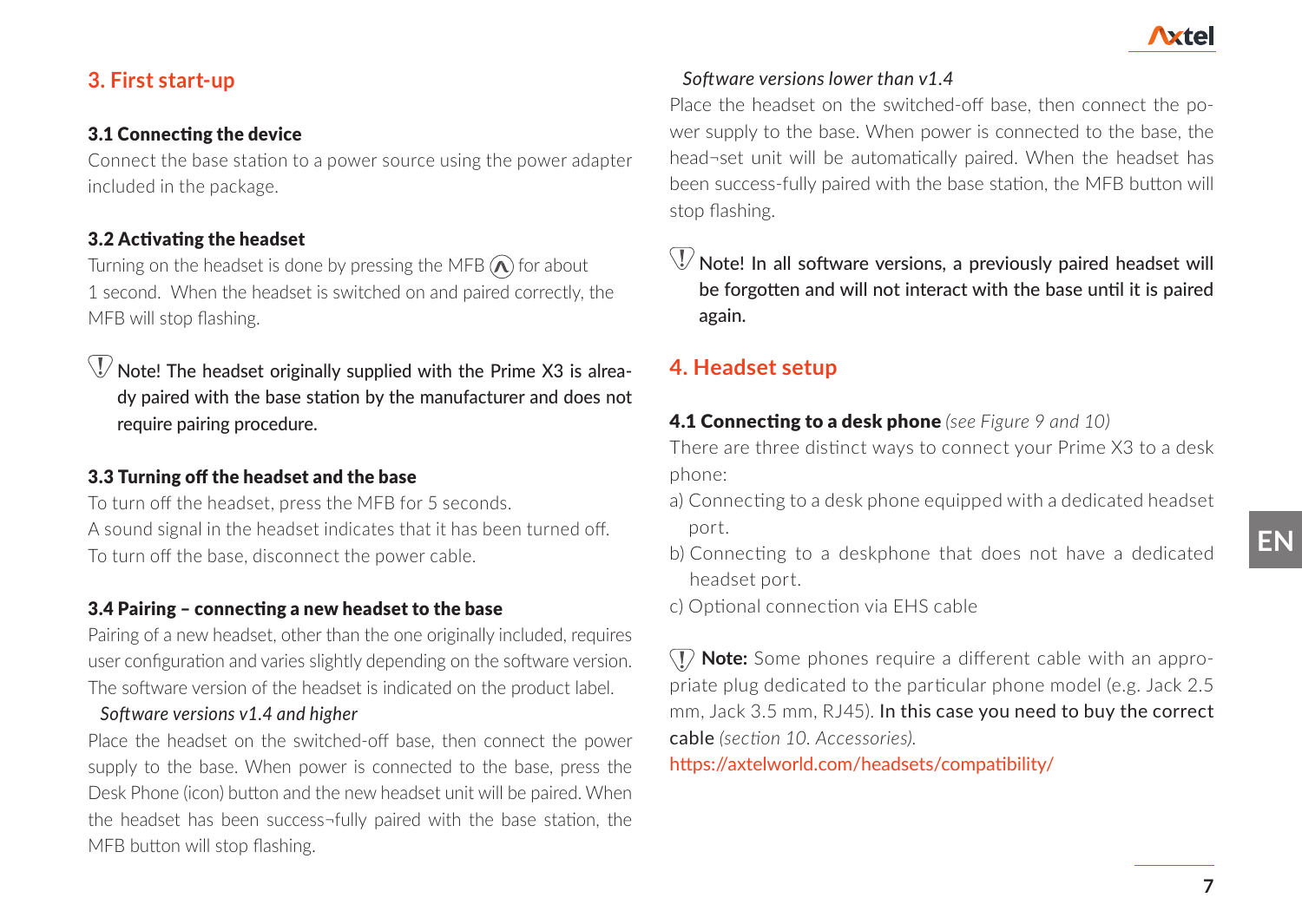

To choose the correct parameters, select one of the eight positions of the slide switch (A, B, C, D, E, F, G, H.). https://axtelworld.com/headsets/compatibility/

- a) Connecting to a desk phone equipped with a dedicated headset port. Connect the Prime X3 with a desk phone by plugging in one end of the supplied **AXP-XRJ** connection cable to the dedicated headset port in the desk phone  $\textcircled{1}$ , and the other one into the desk phone socket in the base. *(see Figure 9a)*
- b) Connecting to a desk phone that does not have a headset port. Plug the Axtel Prime X3 headset into the desk phone  $\mathcal O$  handset port. To do it, unplug the desk phone handset from the desk phone, then plug it into the handset socket in the base. Connect the base station to the desk phone with the provided AXP-XRJ cable – one end into the handset socket in the desk phone  $\mathcal O$  and the other into the desk phone ( $\textcircled{\textbf{H}}$ ) socket in the base. *(see Figure 9b)*



c) Optional connection via EHS cable – connect the EHS cable into the corresponding socket on the base *(see figure 10)* 

Receiving calls from a desk phone via Axtel Prime X3 (base station or headset) is only possible when the telephone is connected via an appropriate model-specific EHS cable. Connect the EHS cable according to the documentation of the particular EHS model.

Configuration of the phone for proper operation with EHS cable should be done according to the phone manufacturer's documentation. To find out if your EHS model is appropriate for your desk phone, and how to connect it, use the compatibility matrix on the manufacturer's website:

https://axtelworld.com/headsets/compatibility/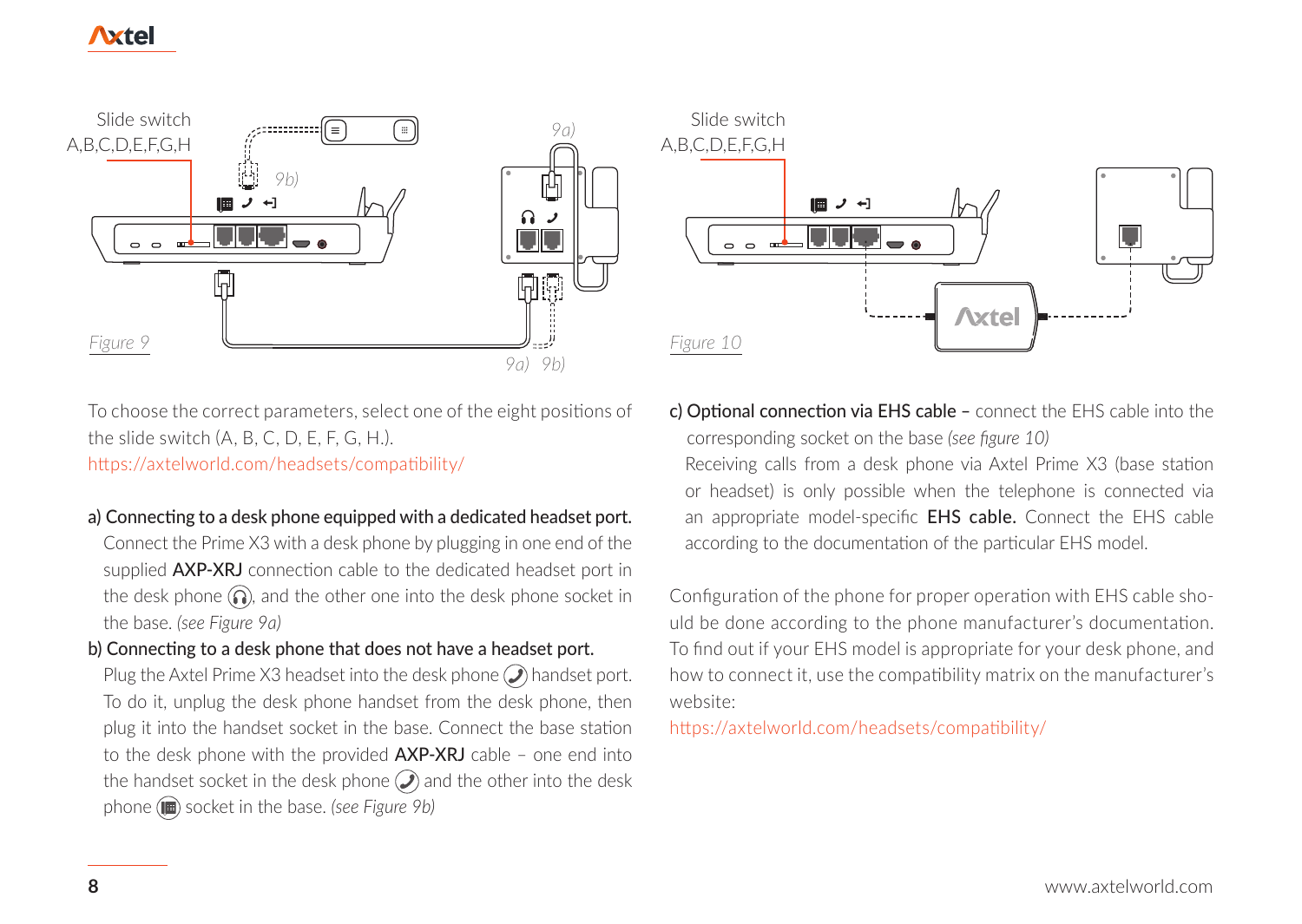# **lxte**

### 4.2 Connecting to a computer *(see Figure 11)* Connecting and disconnecting the microUSB/USB-A cable is indicated by the Computer pictogram  $\textcircled{Q}$  glowing white.

### Receiving computer calls from the MFB  $\widehat{A}$  and from the base is only possible with fully compatible applications/messengers.

Check the list of compatible devices at:

https://axtelworld.com/headsets/compatibility/



With other applications/messengers, it is possible use the headset but answering/ending a call from the base station and the MFB  $\widehat{N}$  is unavailable.

Answering and ending calls is then done from an application. To establish an audio connection via the Computer  $\bigcirc$  channel, you need to set Axtel Prime X3 as the default source (for speakers and microphone) in Windows. Press the Computer button  $\textcircled{1}$  on the base so that it is illuminated in orange.

### 4.3 Connecting to a mobile phone

A Bluetooth® connection is established after holding down the Mobile Phone button  $\left(\widehat{\Pi}\right)$  on the base station for approximately 3 seconds. After pressing the Mobile Phone button  $\textcircled{1}$  on the base the pictogram starts glowing blue, the communication is being started, then you should select Axtel Prime X3 from the list of available devices on your mobile phone. Successful pairing is signalled by the Mobile Phone pictogram  $\textcircled{1}$  on the base glowing blue. An active Bluetooth connection® is indicated by the Mobile Phone pictogram  $\textcircled{1}$  on the base glowing white.

### **4.4 LinkBack**

The LinkBack feature allows you to reconnect with the last paired mobile phone (via Bluetooth®).

When you are back within the range of your Prime X3, hold the Mobile Phone button  $\textcircled{1}$  on the base. When the connection is established, the Mobile Phone  $\widehat{(\Omega)}$  icon will blink 3 times and then glow white.

**A Bluetooth connection® is only possible with a mobile phone.** 

## **5. Use**

### 5.1 Answering and ending calls

An incoming call is signalled by an acoustic message from the headset and by the appropriate pictogram on the base station flashing in green. Answering a call is possible from the headset, the base station and compatible soft-phone applications. Option only available with a proper EHS cable. Check the list of compatible applications at: https://axtelworld.com/headsets/compatibility/

- To answer a call from the headset shortly press the MFB  $\Omega$ .
- To answer a call from the base station press the button corresponding to the channel of the incoming call.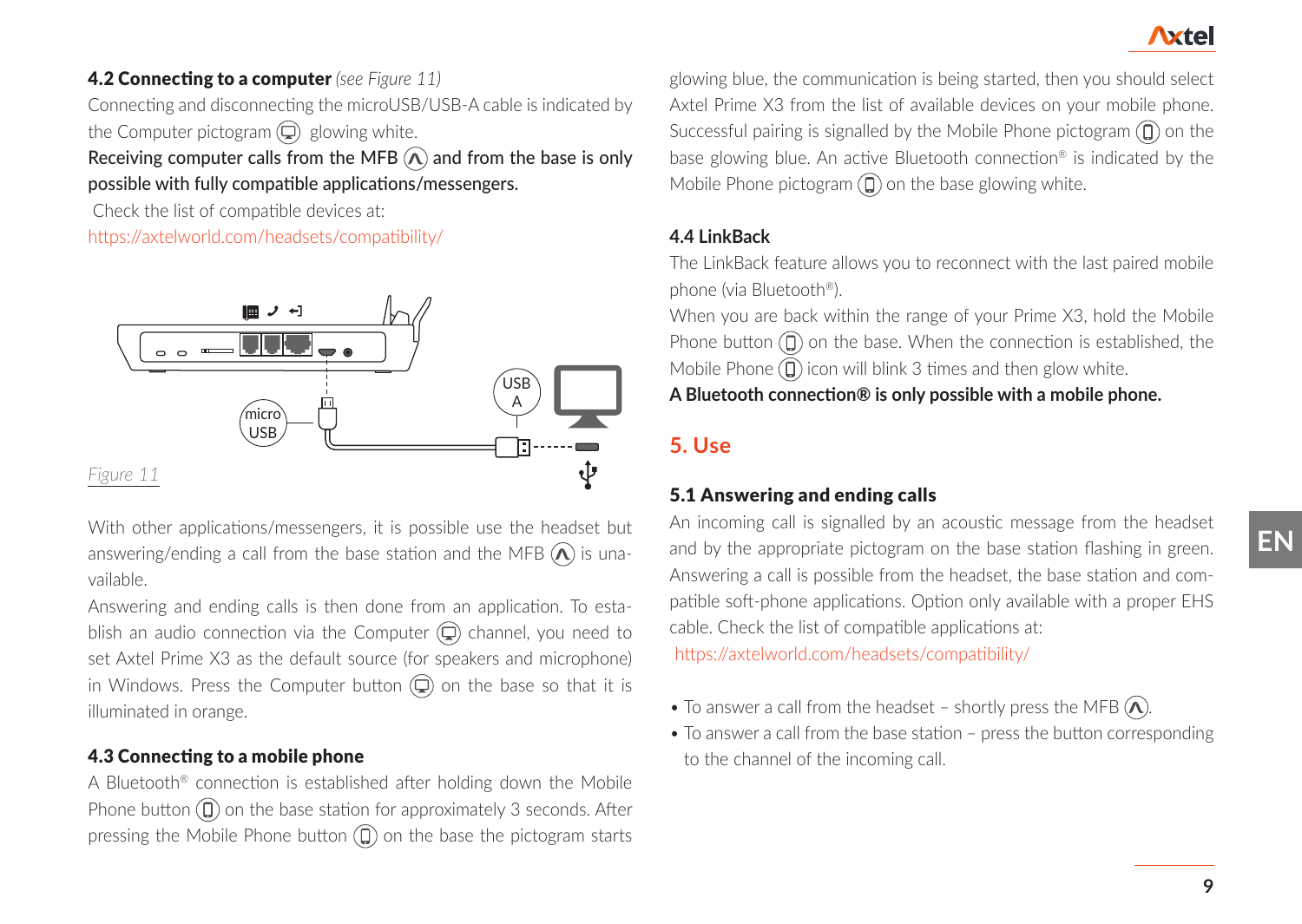### 5.2 Making a call

### **Desk phone:**

Desk phone - to make a call, press the MFB  $\Omega$  on the headset or the Desk Phone button  $\mathcal O$  on the base and dial the appropriate number on the desk phone keypad.

#### Available only with a proper EHS cable.

#### **Mobile phone and computer**

Making calls from a mobile phone or computer is done from connected devices.

### 5.3 Call managing

### **Answering another call and putting the current call on hold.**

To put the current call on hold and answer an incoming call, press the MFB  $\widehat{A}$  for 2 seconds or press the button on the base corresponding to the source of the call.

### **Answering another call on a different channel and ending the current call.**

To end the current call and answer an incoming call, shortly press the MFB  $\widehat{(\Lambda)}$  on the headset.

#### **Switching between active channels**

a) From the **headset** – by pressing the MFB  $(\widehat{A})$  for 2 seconds b) From the base – by selecting the desired channel and pressing the corresponding button.

When switching between active channels, the current connection will be put on hold. Return to the call on hold by repeating the above operation.

### 5.4 Adjusting the volume for each channel separately

Microphone sensitivity and speaker volume can be adjusted as needed. Adjusting the volume in the headset is done by pressing the +/- buttons located on the upper part of the headset. *(Figure 6)*. The lowest and the highest settings are indicated by a sound signal.

Microphone sensitivity can be adjusted using the buttons on the back of the base. Sensitivity is set individually for each channel separately (desk phone, computer, mobile phone).

This is an extremely convenient solution that allows you to perfectly adjust the device to your individual preferences.

### 5.5 Muting the microphone (MUTE)

Microphone muting (MUTE) is activated

a) from the headset: By pressing both +/- volume control buttons on the headset simultaneously.

b) From the base by pressing the Mute  $\mathcal{R}$ 

Microphone mute is indicated by the illumination of the microphone mute LED indicator on the base and by an acoustic signal (played in a loop every 10 seconds).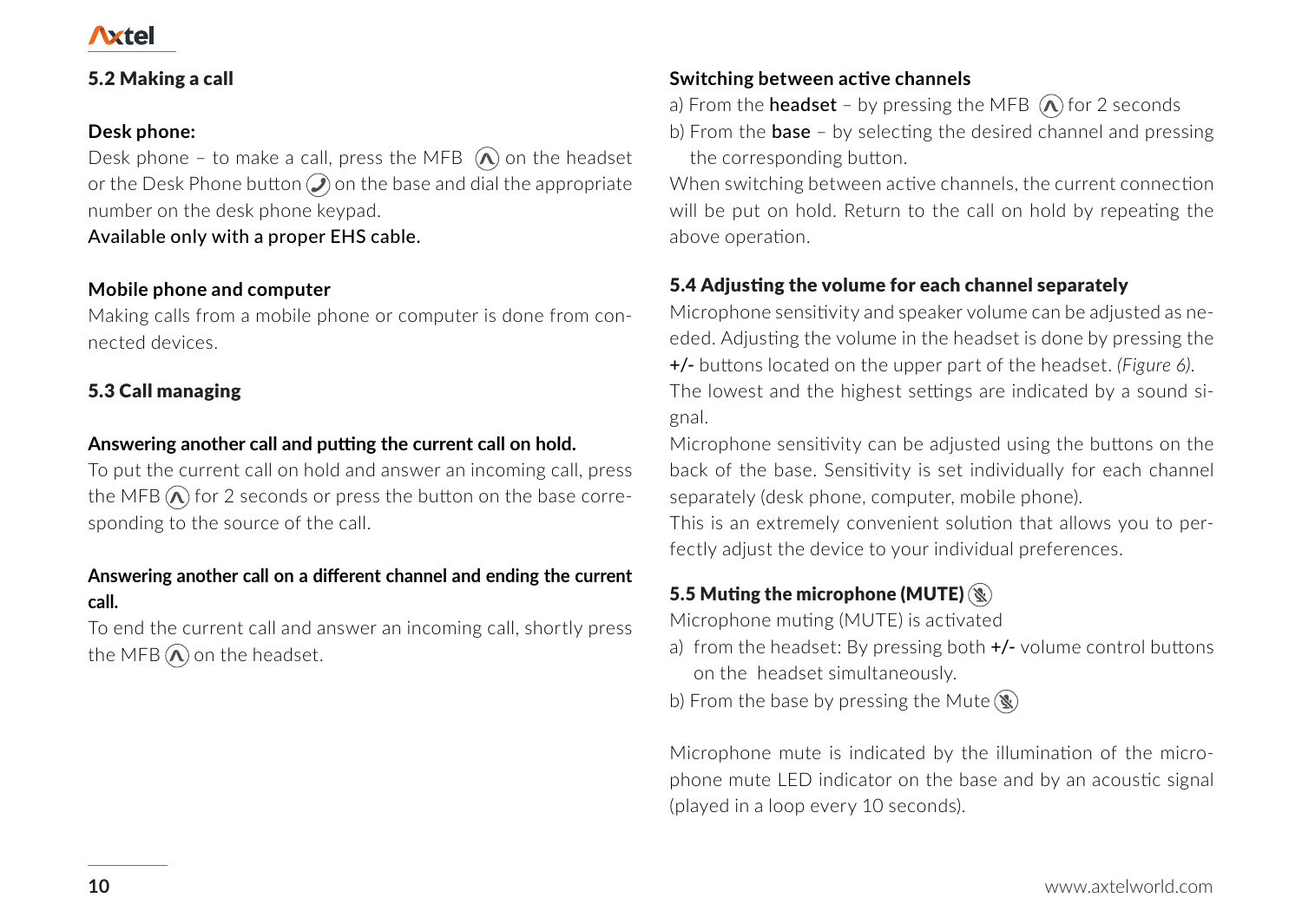### 5.6 Loss of signal and connection with the base

- a) Loss of connection between the headset the and base is indicated with sound.
- b) Lack of signal is indicated by the same sound as in case of signal loss (looped every 5 seconds)

### 5.7 Hearing protection adjustment *(see Figure 12)*

With your well-being in mind, Axtel Prime X3 headphones are equipped with three levels of Acoustic Protection: 85 decibels (highest level of protection), 87 decibels and 105 decibels.

To change the **Acoustic Protection** level, place the switched-on headset on the base and then press both +/- volume control buttons simultaneously for approximately 3 seconds. A diode indicates the current level of acoustic protection

- Single diode flash 85 decibels
- Double diode flash 87 decibels
- Triple diode flash 105 decibels

Pressing both  $+/-$  buttons simultaneously for 1 second changes the Acoustic Protection level.

## $MFB$   $\Omega$

– (Multifunction button) indicates the current level of Acoustic Protection



### **5.8 Resetting the headset** (see Figure 13)

To reset the headset, press the RESET button located in a small opening on the headset next to the docking port *(point 1 in Figure 13).*

### We recommend using a thin, pointed object for this purpose.

The headset will turn off after the above action.

Then remove the object which you used to press the RESET button from the hole, and turn the headset on again by pressing the MFB  $\widehat{(\Lambda)}$ button (*point 2 in Figure 13).*

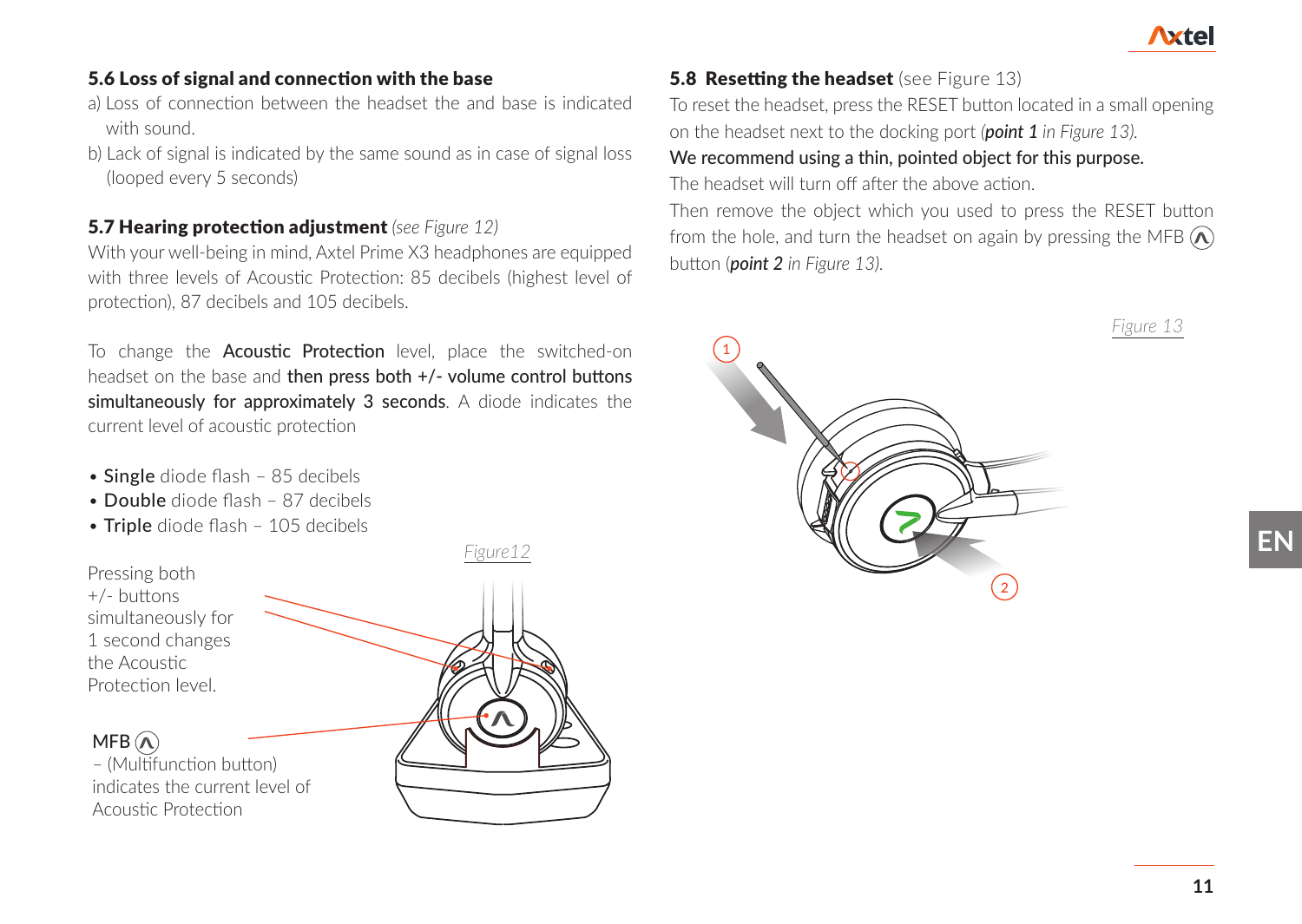### **6. Recommendations**

- Before you start using the device, it is recommended to ensure that it is connected properly and to familiarize yourself with its functionalities and the manual.
- Excessive bending of the microphone, headband, or other parts of the headset may cause danger and permanent damage to the device.
- For hygienic reasons, it is recommended to periodically clean and disinfect the headset.
- It is recommended to periodically replace the protective leather layers and sponges at least every 6 months.
- It is recommended to clean the headset with special wipes designed for electronic equipment.
- Store the headset in a safe place, away from moisture and extreme temperatures.
- It is not recommended to use the product if it is damaged or incomplete.
- For safety reasons, do not move the headset components rapidly.

### **7. Declarations and warnings**

- Avoid prolonged listening at maximum volume.
- The volume of the received sound may vary depending on the connected device and its settings.
- If you feel any discomfort, it is recommended that you stop using the device.
- Axtel Prime X3 headsets are equipped with Acoustic Protection technology that cancels high and harmful sounds at 85 decibels / 87 decibels / 105 decibels.
- If you experience discomfort from direct skin contact with the device, stop using the headphones and contact Axtel. Continued wearing of the headphones may lead to allergic reactions such as redness or rash.
- Minors should only use the headphones under adult supervision due to the risk of hearing damage or getting entangled in the cable.
- Using the headphones while riding a bicycle or driving a motor vehicle may lead to an accident because the device distracts you and limits your hearing capacity.
- While using the device, be careful not to get your hair stuck between the moving parts.
- While using the product, do not fall asleep with the headphones on.
- Persons with pacemakers or cardiac related diseases should consult their physician regarding the use of headphones.
- Warning against the use of the headphones by children. Since the headphones contain small components, they should be kept out of the reach of children under 3 years of age.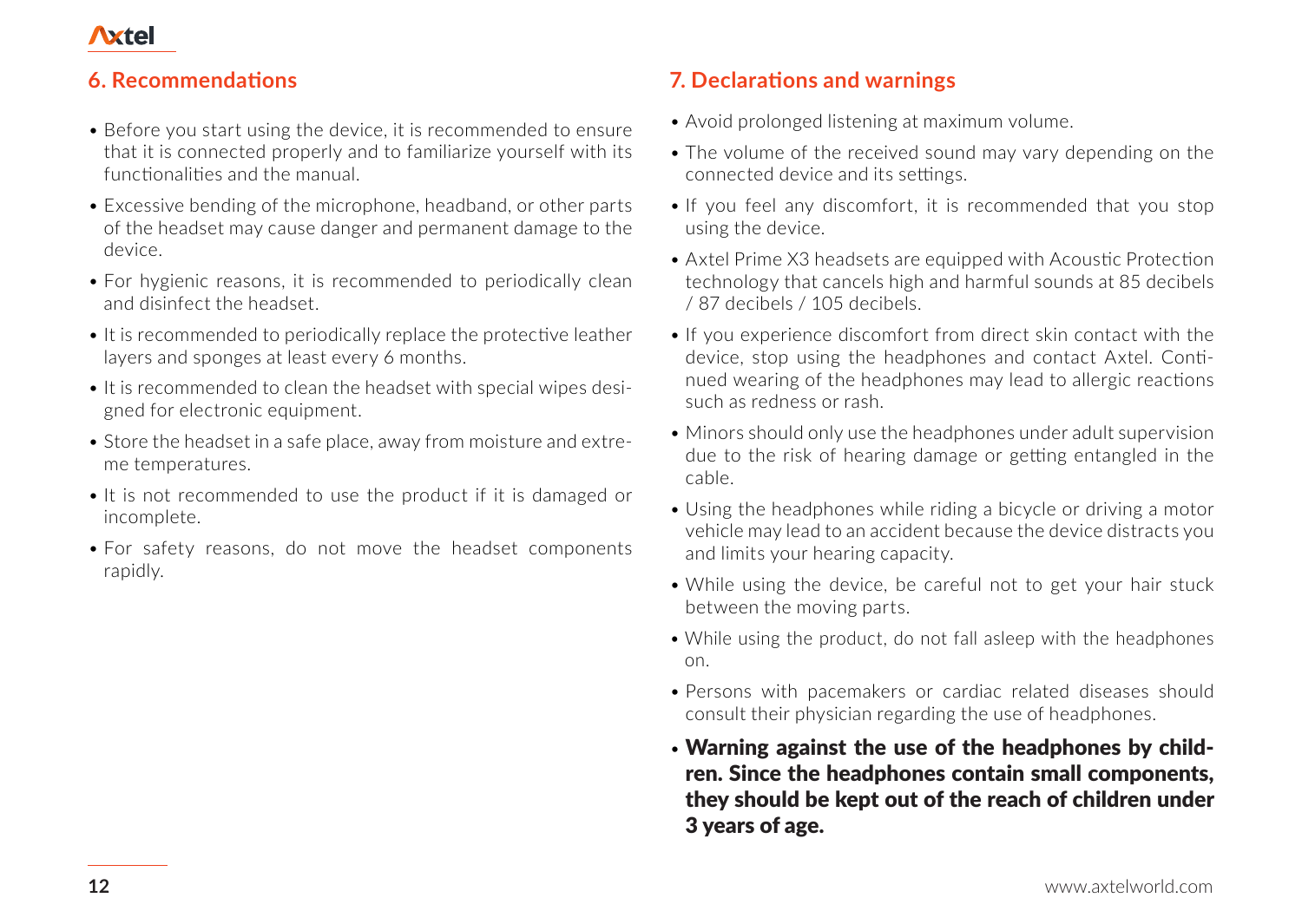### **8. Headset parameters**

| <b>TECHNICAL DATA</b>         |                                           |
|-------------------------------|-------------------------------------------|
| Weight (headset)              | 67 g (mono), 93 g (duo)                   |
| Weight (base)                 | 191 g                                     |
| Microphone arm rotation angle | 295°                                      |
| Temperature resistance        | min - $20^{\circ}$ C max + $70^{\circ}$ C |
| Battery life                  | 10 hours                                  |

| <b>CONNECTIVITY</b>                                 |                 |
|-----------------------------------------------------|-----------------|
| USB connector for communication<br>with a computer  | Yes             |
| Communication between the head-<br>set and the base | DECT            |
| DECT communication range                            | $200 \text{ m}$ |
| Connection with mobile devices                      | Bluetooth®      |
| Bluetooth <sup>®</sup> version                      | 4.1             |
| Bluetooth® range                                    | 10 <sub>m</sub> |

|  | <b>WORKING TIME</b> |  |  |
|--|---------------------|--|--|
|  |                     |  |  |
|  |                     |  |  |

| Charging time: | from 0% to 100% up to 3 hours  |  |
|----------------|--------------------------------|--|
| Standby time   | from 100% to 0% up to 23 hours |  |
| Listening time | from 100% to 0% up to 16 hours |  |
| Call time      | from 100% to 0% up to 10 hours |  |

| <b>SOUND PARAMETERS</b>           |                                            |
|-----------------------------------|--------------------------------------------|
| Sound quality                     | WIDEBAND                                   |
| Frequency response (speaker)      | 50 - 7,000 Hz                              |
| Speaker impedance                 | $150 + (-2\% \Omega)$                      |
| Microphone impedance              | 200O                                       |
| Hearing protection                | 85/87/105 dB(A)                            |
| Microphone type                   | Electret with ambient noise<br>suppression |
| Passive ambient noise suppression | Yes                                        |
| Microphone mute function          | Yes                                        |
| Volume control in the headset     | Yes                                        |
| <b>DSP</b>                        | Yes                                        |
| Total Harmonic Distortion (THD)   | < 1%                                       |
| Automatic Gain Control            | Yes                                        |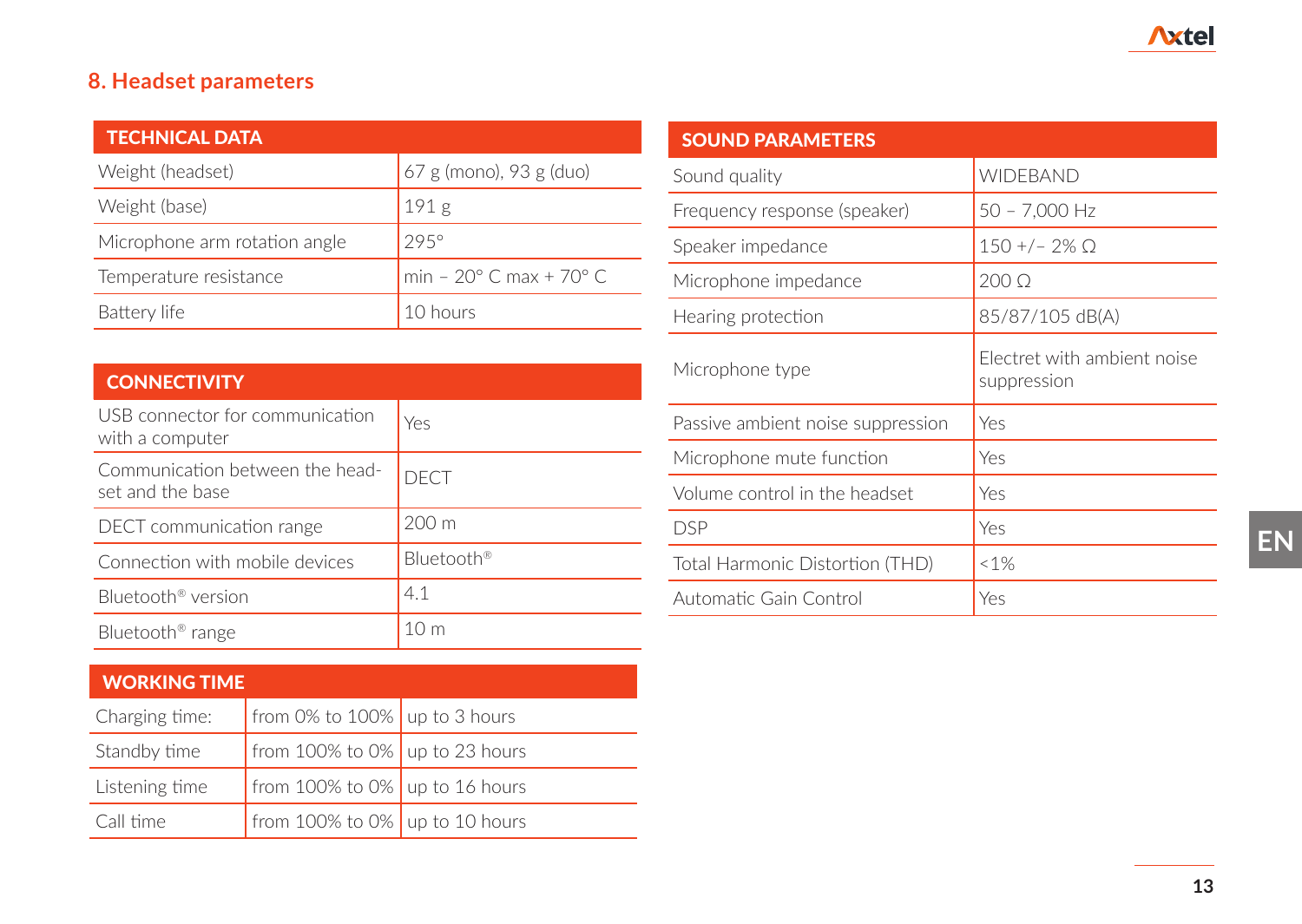### **9. Accessories**

#### • EHS (Electronic Hook Switch) cable

– electronic hook switch enabling remote answering and ending an incoming call on the desk phone channel from the headset and the base. Find your device:

https://axtelworld.com/headsets/compatibility/

### • Headphone sponge (PN AXS-LES)

– a leather-like sponge for additional comfort during long hours of using the headset

### • Microphone sponge (PN AXS-MIC)

– a specially designed sponge to maintain excellent sound quality

### • RJ9/3xRJ9 cable (PN AXP-XRJ3)

– a specially designed connection cable ensuring compatibility with most desk phone models on the market. Find your device: https://axtelworld.com/headsets/compatibility/

### • RJ9/Jack 2.5mm cable (PN AXP-XJ25)

– a 2.5mm Jack connection cable for connecting the base station to a desk phone. Find your device: https://axtelworld.com/headsets/compatibility/

### • RJ9/Jack 3.5mm cable (PN AXP-XJ35)

– a 3.5mm Jack connection cable for connecting the base station to a desk phone. Find your device: https://axtelworld.com/headsets/compatibility/

### • RJ9/RJ45 cable (PN AXP-XRJ45)

– a RJ45 connection cable for connecting the base station to a desk phone. Find your device: https://axtelworld.com/headsets/compatibility/

#### • MicroUSB/USB-A Cable (PN AXP-XUSB)

– a microUSB/USB-A cable for connecting the base station to a computer

#### • 220 V Region-specific power supply version:

– an EU power supply with a 100 – 240 Volt plug, power supply parameters: 12 Volts, 1 Amp DC

### PN EU: AXP-XZAS)

– a US power supply with a 100 – 240 Volt plug, power supply parameters: 12 Volts, 1 Amp DC

### (PN US: AXP-XZASUS)

– a UK power supply with a 100 – 240 Volt plug, power supply parameters: 12 Volt, 1 Amp DC (PN UK: AXP-XZASUK)

### • Axtel Prime X3 Duo headset (PN AXP-PRXD)

– a wireless DECT binaural headset, ready for a new pairing with the base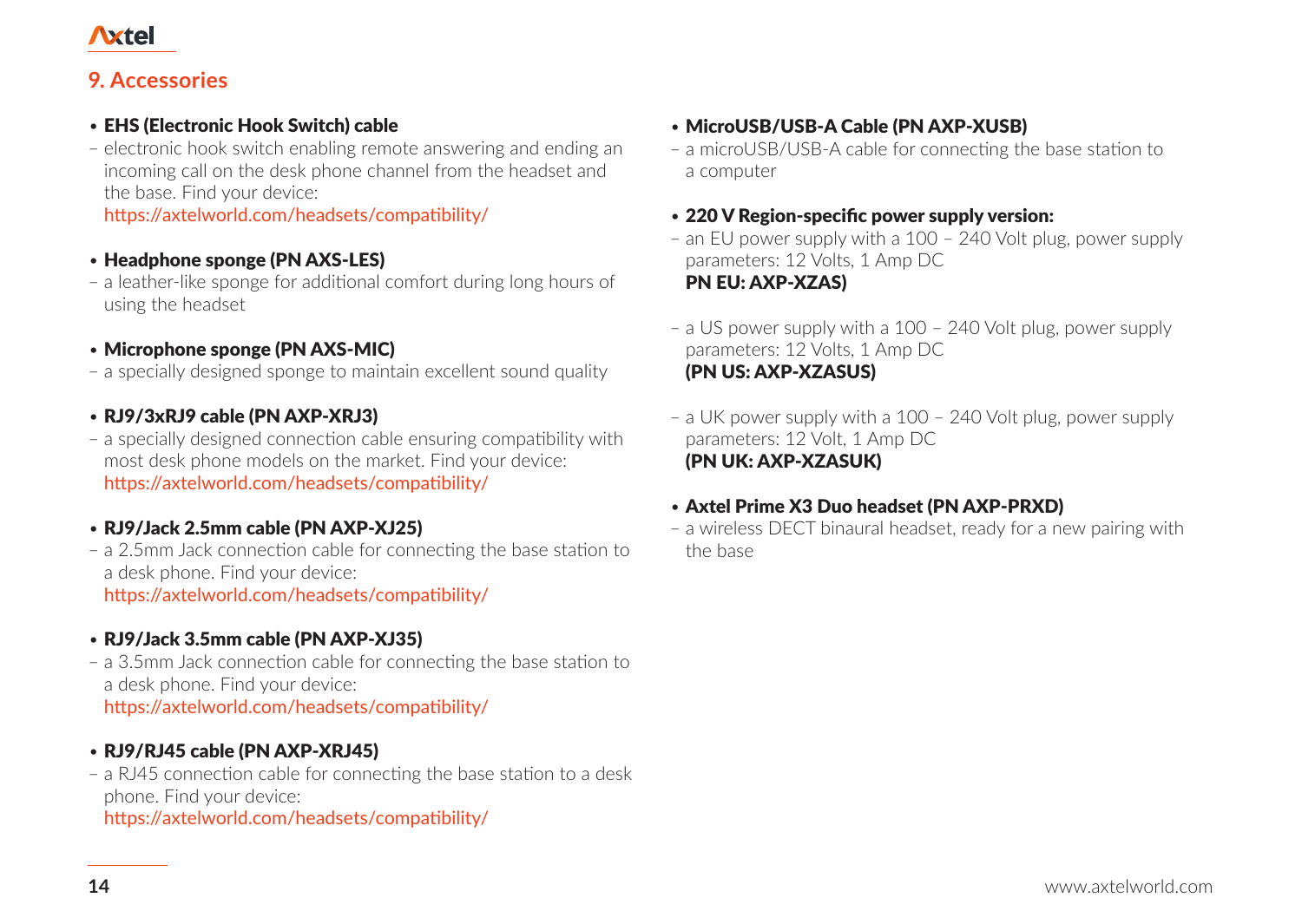

# Witamy w świecie Axtel. DZIĘKUJEMY za wybór Axtel Prime X3.

Wyprodukowano w UE Model: PRIME X3 Nr produktu: AXH-PRX3D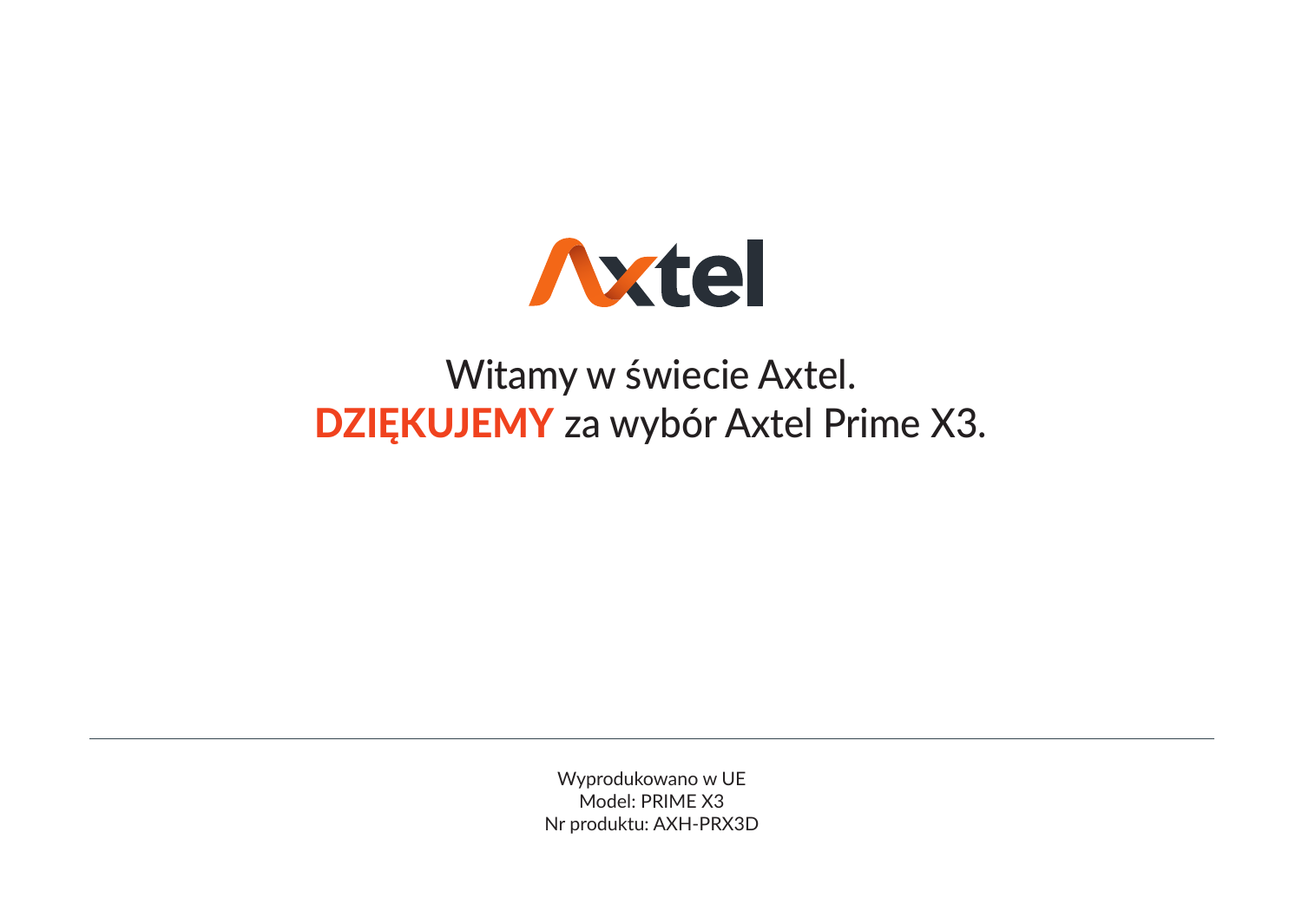# **SPIS TREŚCI**

| 1. Zawartość opakowania                         | 17 |
|-------------------------------------------------|----|
| 2. Opis produktu                                | 18 |
| 2.1 Opis słuchawki                              | 18 |
| 2.2 Opis stacji bazowej                         | 19 |
| 3. Pierwsze uruchomienie                        | 20 |
| 3.1 Podłączenie urządzenia                      | 20 |
| 3.2 Uruchomienie słuchawki                      | 20 |
| 3.3 Wyłączenie słuchawki i bazy                 | 20 |
| 3.4 Parowanie - łączenie nowej słuchawki z bazą | 20 |
| 4. Konfiguracja zestawu słuchawkowego           | 20 |
| 4.1 Podłączenie do telefonu stacjonarnego       | 20 |
| 4.2 Podłączenie komputera                       | 22 |
| 4.3 Podłączenie telefonu komórkowego            | 22 |
|                                                 |    |

| 5. Użytkowanie                                  | 22 |
|-------------------------------------------------|----|
| 5.1 Odbieranie i kończenie połączenia           | 22 |
| 5.2 Nawiązywanie połączenia                     | 23 |
| 5.3 Zarządzanie połączeniami                    | 23 |
| 5.4 Regulacja głośności oraz czułości mikrofonu | 23 |
| 5.5 Wyciszenie mikrofonu (MUTE)                 | 23 |
| 5.6 Utrata zasięgu oraz połączenia z bazą       | 24 |
| 5.7 Regulacja poziomu ochrony słuchu            | 24 |
| 5.8 Resetowanie słuchawki                       | 24 |
| 6. Zalecenia                                    | 25 |
| 7. Deklaracje i ostrzeżenia                     | 25 |
| 8. Parametry słuchawki                          | 26 |
| 9 Akcesoria                                     | 27 |
| <b>10 Notes</b>                                 | 28 |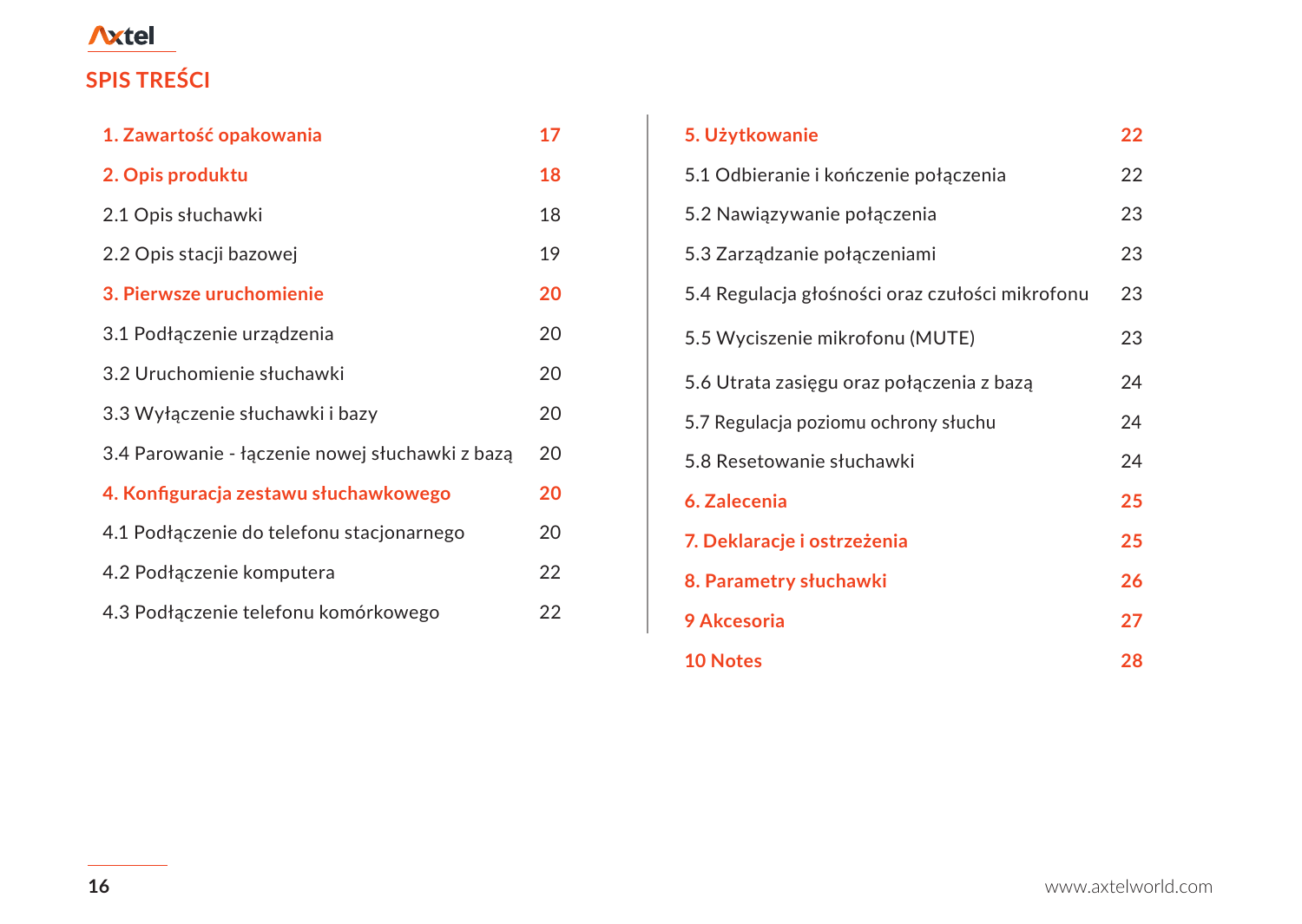### **1. Zawartość opakowania**



Bezprzewodowa słuchawka DECT z zaawansowaną redukcją szumów *Rysunek 1*



**PL**



### Stacia bazowa DECT

Baza słuchawki z funkcją ładowania i sterowania połączeniami

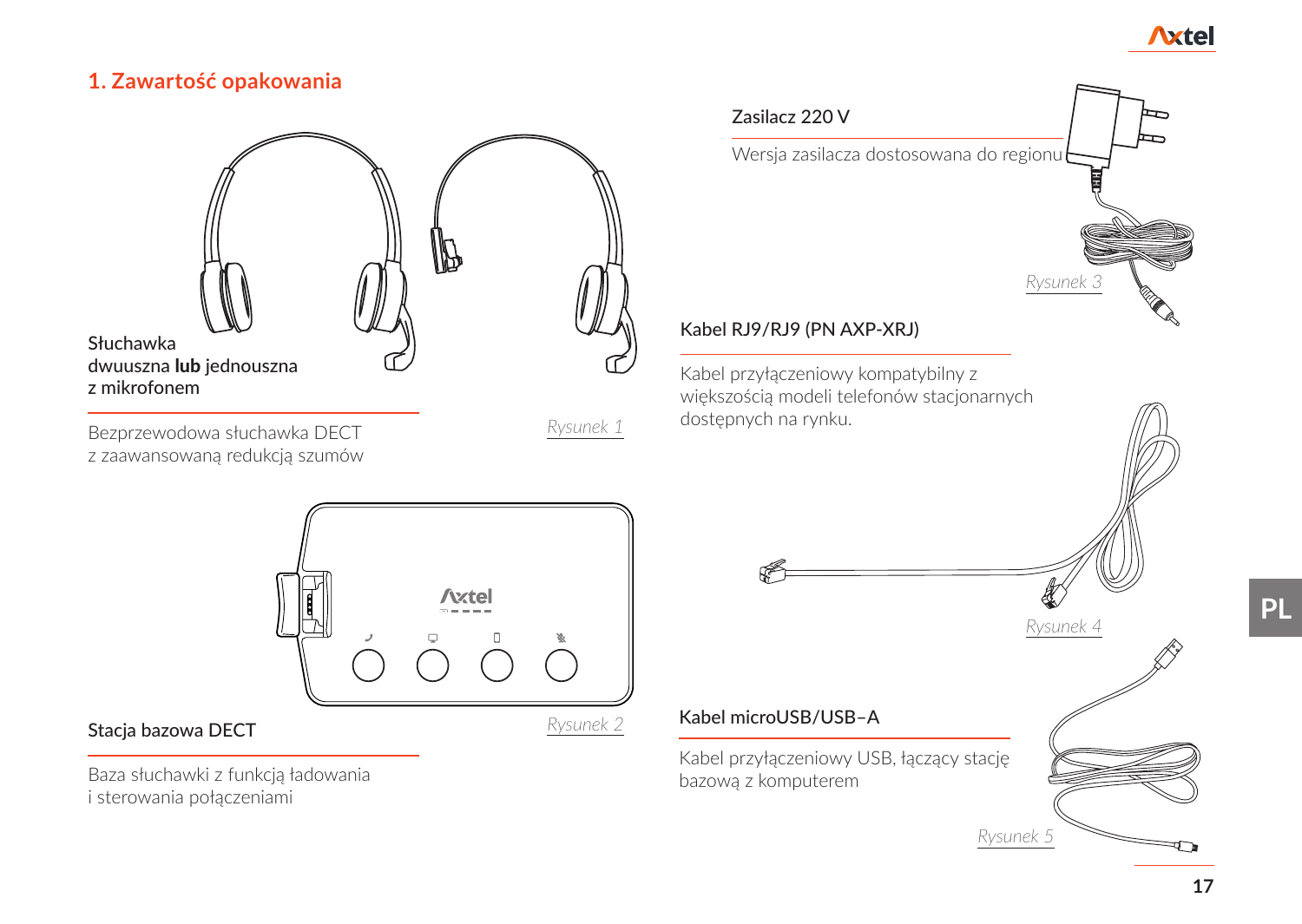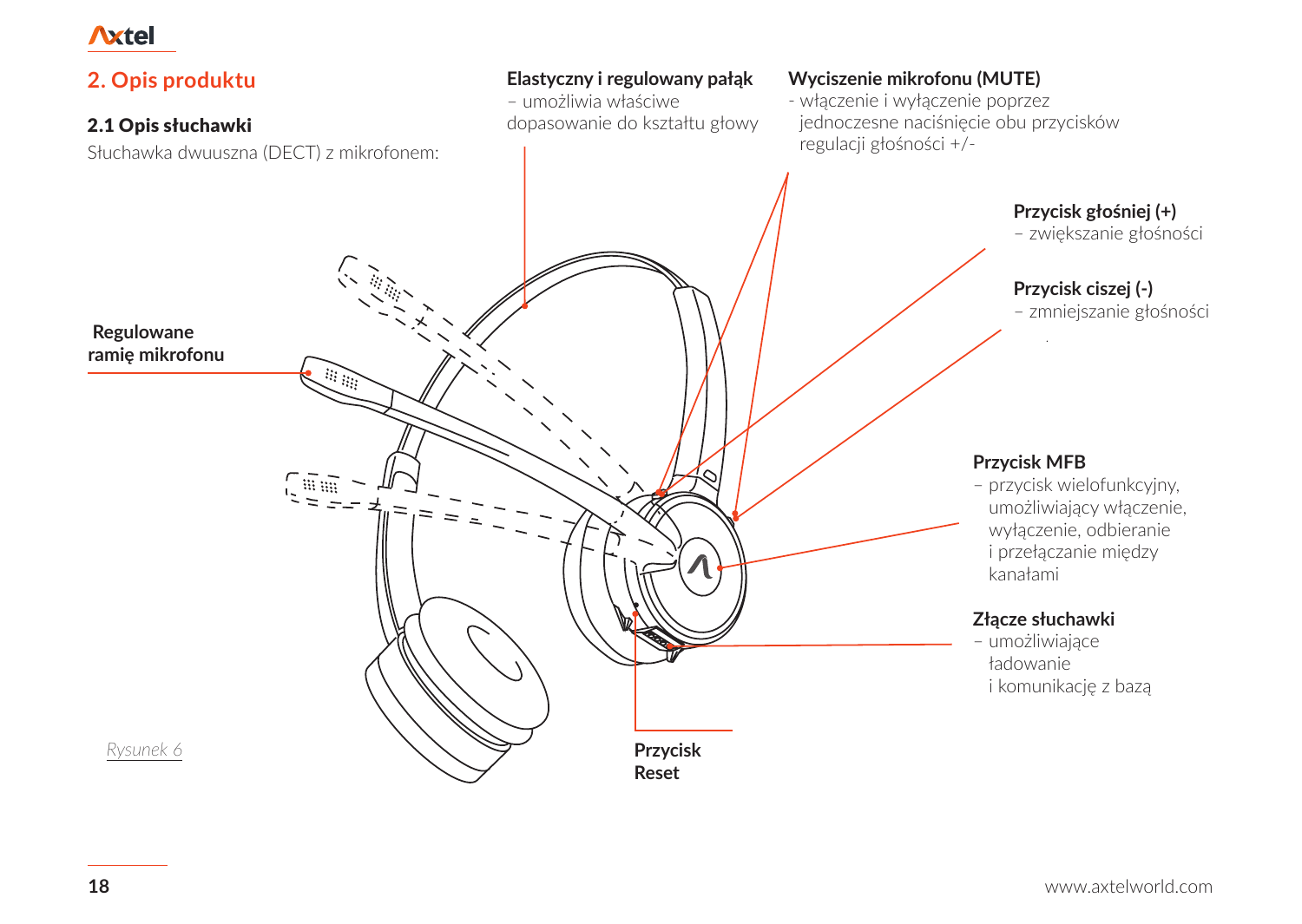### 2.2 Opis stacji bazowej

**Port dokujący słuchawki** – ładowanie – parowanie

#### STACJA BAZOWA DECT



1. Przycisk **Telefon stacjonarny a**ktywuje kanał transmisji z telefonem stacjonarnym 2. Przycisk **Komputer** (a) aktywuje kanał transmisji z komputerem/laptopem. **3. Telefon komórkowy** (III) aktywuje kanał transmisji Bluetooth® z telefonem komórkowym. **4.** Przycisk **Wyciszenie mikrofonu (MUTE)** aktywuje i dezaktywuje wyciszenie mikro-

**4 przyciski na bazie**

1 2 3 4

**Axtel** 

Stacja bazowa umożliwia podłączenie 3 kanałów komunikacyjnych **(Telefon stacjonarny (** $\mathbb{R}$ **), Komputer**  $\mathbb{Q}$ ) oraz **Telefon komórkowy** ). Daje możliwość obsługi połączeń (odbieranie, kończenie, przełączanie, zawieszanie oraz wyciszanie mikrofonu (MUTE) (

fonu. **\*** W celu doboru odpowiednich parametrów, należy wybrać jedną z ośmiu pozycji przełącznika polaryzacji. (A, B, C, D, E, F, G, H.) https://axtelworld.com/headsets/compatibility/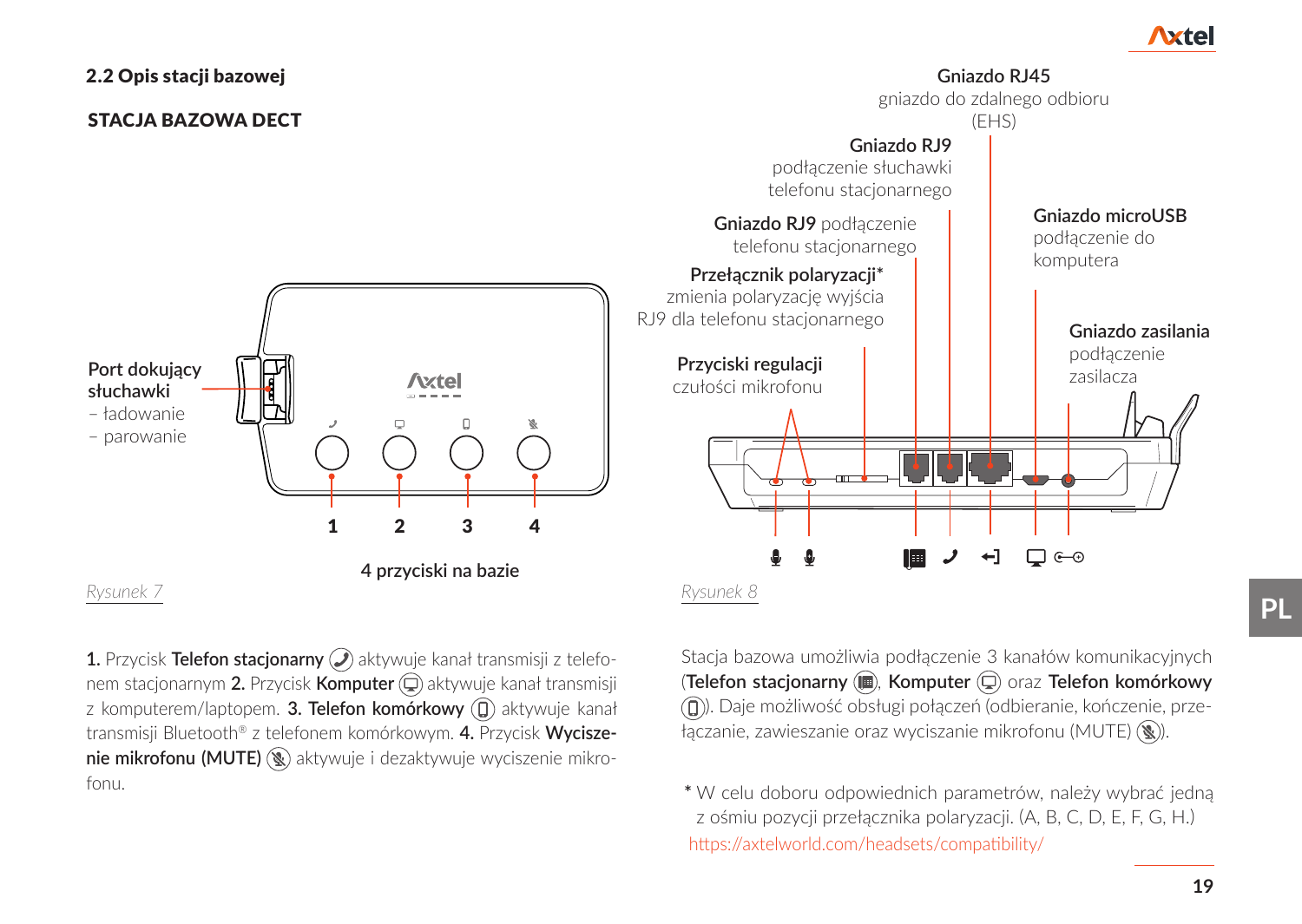### **3. Pierwsze uruchomienie**

### 3.1 Podłączenie urządzenia

Stacie bazowa należy podłączyć do prądu za pomocą zasilacza dołączonego do zestawu.

### 3.2 Uruchomienie słuchawki

Uruchomienie słuchawki następuje poprzez przytrzymanie przycisku MFB  $\widehat{A}$  przez około 1 sekundę. Prawidłowe działanie słuchawki ze stacją bazową jest zakomunikowane zakończeniem migania przycisku MFB $\Omega$ .

### Uwaga! Słuchawka dostarczona w zestawie słuchawkowym Prime X3 jest już sparowana ze stacja bazową przez producenta i nie wymaga parowania

### 3.3 Wyłączenie słuchawki i bazy

Aby wyłączyć słuchawkę, należy przytrzymać przycisk MFB  $\widehat{\Lambda}$  przez 5 sekund. Sygnał dźwiękowy w słuchawce sygnalizuje wyłączenie. Aby wyłączyć bazę należy odłączyć kabel zasilający.

### 3.4 Parowanie - łączenie nowej słuchawki z bazą

Parowanie nowej słuchawki, innej niż dołączona pierwotnie do zestawu, wymaga konfiguracji przez użytkownika i różni się nieznacznie w zależności o wersji oprogramowania. Informację o wersji oprogramowania zestawu znajduje się na etykiecie produktu.

#### *Wersje oprogramowania v1.4 i nowsze*

Włączoną słuchawkę należy umieścić na włączonej bazie, następnie po podłączeniu zasilania należy nacisnąć przycisk Telefon stacjonarny (ikona), po czym nastąpi sparowanie nowej słuchawki z

bazą. Prawidłowe sparowanie słuchawki ze stacia bazowa zostanie zakomunikowane zakończeniem migania przycisku MFB.

### *Wersje oprogramowania starsze niż v1.4*

Włączoną słuchawkę należy umieścić na wyłączonej bazie, następnie podłączyć zasilanie do bazy. Po podłączeniu zasilania do bazy roz¬pocznie się parowanie słuchawki. Prawidłowe sparowanie słuchawki ze stacją bazową zostanie zakomunikowane zakończeniem migania przycisku MFB (ikonka) .

Uwaga! We wszystkich wersjach oprogramowania uprzednio sparowana słuchawka zostanie zapomniana i nie będzie współdziałać z bazą, aż do ponownego sparowania.

### **4. Konfiguracja zestawu słuchawkowego**

4.1 Podłączenie do telefonu stacjonarnego *(patrz rysunek 9 i 10)* Istnieją trzy odrębne sposoby podłączenia zestawu Prime X3 do telefonu stacionarnego:

- a) Podłączenie do telefonu stacjonarnego posiadającego dedykowane wejście na słuchawkę nagłowną.
- b) Podłączenie do telefonu stacionarnego nie posiadającego wejścia na słuchawkę nagłowną.
- c) Opcjonalne podłączenie przy użyciu kabla EHS.

**Uwaga!** Niektóre telefony wymagają zastosowania kabla z odpowiednim zakończeniem dedykowanym dla wybranego modelu (np. Jack 2,5 mm, Jack 3,5 mm, RJ45). W tym przypadku należy dokupić odpowiedni kabel *(punkt 10. Akcesoria)*.

https://axtelworld.com/headsets/compatibility/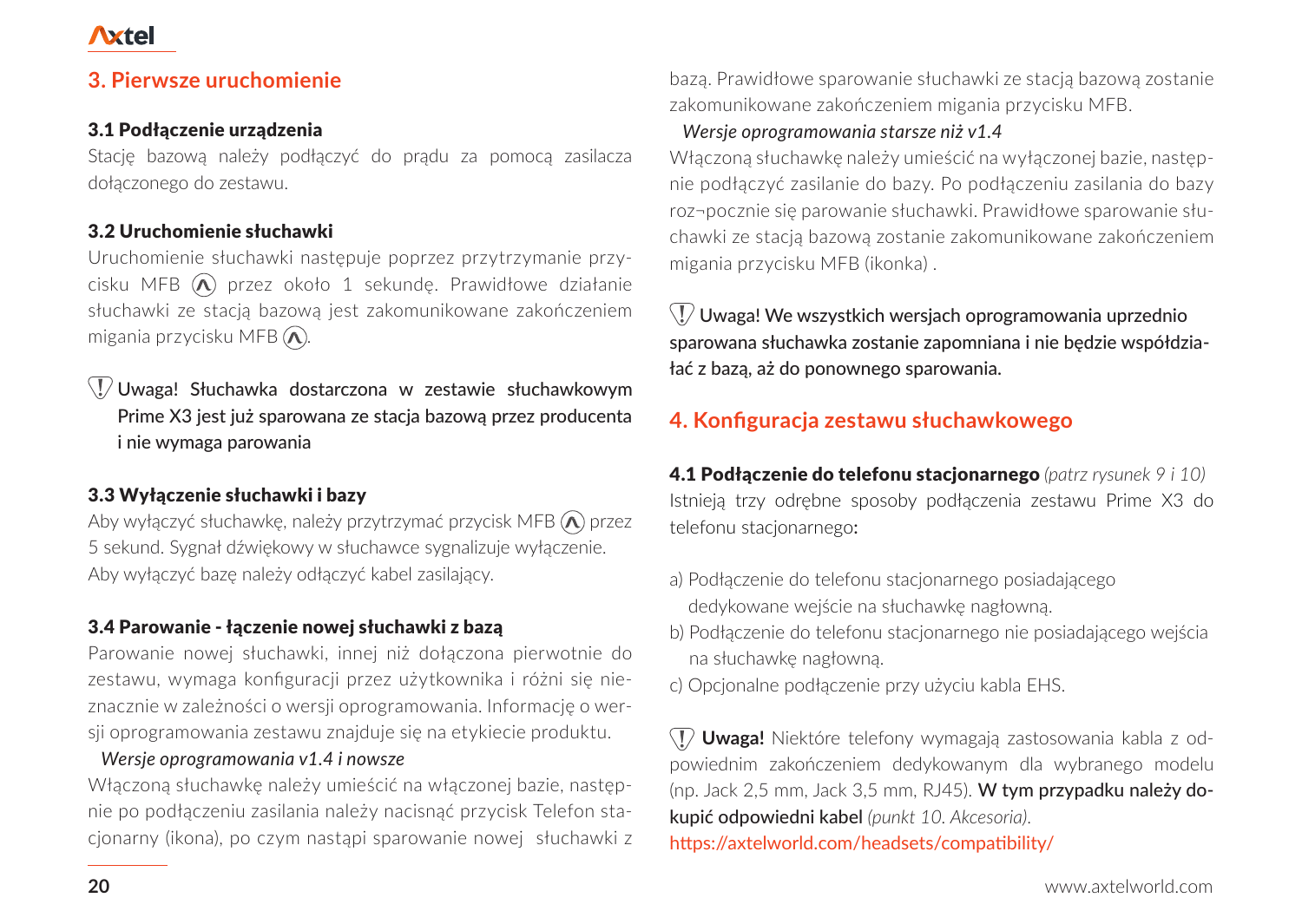

W celu ustawienia odpowiednich parametrów dźwięku należy wybrać jedną z ośmiu pozycji przełącznika polaryzacji na bazie (A, B, C, D, E, E, G, H.). https://axtelworld.com/headsets/compatibility/

### a) Podłaczenie do telefonu stacionarnego posiadającego dedykowane wejście na słuchawkę nagłowną.

Zestaw Prime X3 należy podłączyć do telefonu stacjonarnego używając dołączonego kabla AXP-XRJ, podłączając jedną końcówkę w dedykowane gniazdo słuchawki nagłownej w telefonie stacjonarnym  $\Omega$ , a druga w gniazdo telefonu stacionarnego w bazie.*(patrz rysunek 9a).* 

b) Podłączenie do telefonu stacjonarnego nie posiadającego wejścia na słuchawkę nagłowną.

Zestaw Axtel Prime X3 należy podłączyć do gniazda klasycznej słuchawki. W tym celu należy przepiąć słuchawkę klasyczną z telefonu stacjonarnego do bazy w gniazdo klasycznej słuchawki  $\Omega$ . Nastepnie należy podłaczyć stacie bazowa do telefonu



stacionarnego za pomoca dostarczonego kabla AXP-XRJ – jedną końcówką w gniazdo słuchawki klasycznej  $\mathcal{D}$ ) w telefonie, a drugą w gniazdo telefonu stacjonarnego w bazie . *(patrz rysunek 9b)*

c) Opcionalne podłączenie przy użyciu kabla EHS – podłączenie przy użyciu kabla EHS w dedykowane gniazdo w bazie *(patrz rysunek 10)* Odbieranie połączeń z telefonu stacjonarnego za pośrednictwem zestawu słuchawkowego (stacji bazowej lub słuchawki), możliwe jest tylko po podłączeniu odpowiedniego dla danego modelu telefonu kabla EHS. Kabel EHS należy podłączyć zgodnie z dokumentacją danego modelu EHS.

Podłączenie zestawu Prime X3 przez kabel EHS wymaga poprawnej konfiguracji telefonu przeprowadzonej według dokumentacji dostarczonej przez jego producenta. W celu doboru odpowiedniego kabla należy użyć wyszukiwarki kompatybilności na: https://axtelworld.com/headsets/compatibility/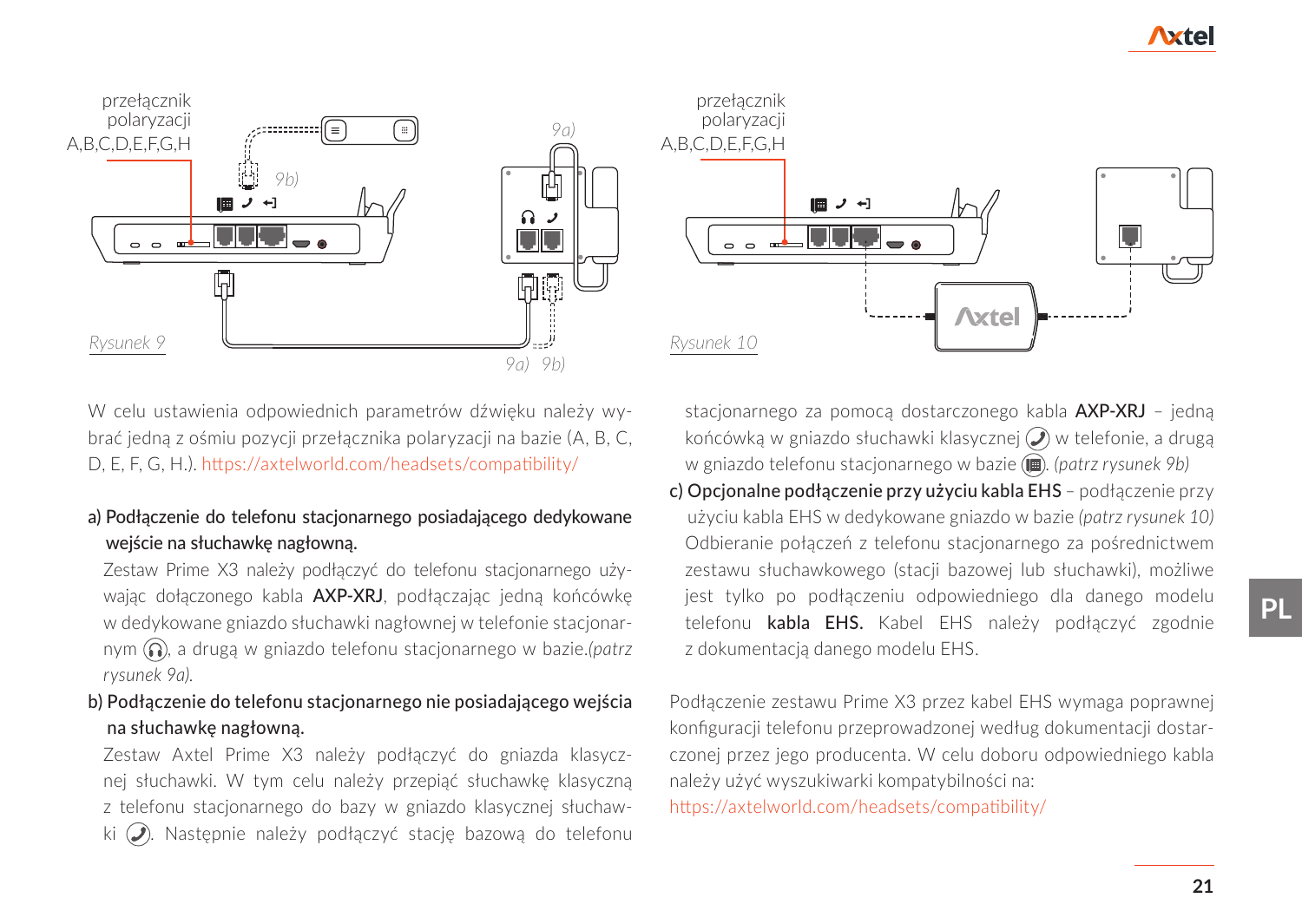4.2 Podłączenie komputera *(patrz rysunek 11)* Podłączenie oraz odłączanie kabla microUSB/USB–A sygnalizowane jest podświetleniem piktogramu Komputer (C) na biało.

Odbieranie połączeń z Komputera za pomocą przycisku MFB  $\textcircled{R}$  oraz z bazy, możliwe jest jedynie z kompatybilnymi aplikacjami/komunikatorami. Sprawdź listę kompatybilnych aplikacji na:

https://axtelworld.com/headsets/compatibility/



W przypadku innych aplikacji/komunikatorów możliwe jest korzystanie ze słuchawki, ale nie jest możliwe odbieranie/kończenie połączenia z poziomu stacji bazowej i przycisku MFB  $\widehat{(\Lambda)}$ .

Odbieranie i kończenie połączenia odbywa się wtedy z poziomu aplikacji. Aby korzystać z funkcji audio na kanale Komputer  $\bigcirc$  należy ustawić w systemie Windows domyślne urządzenie Axtel Prime X3 (dla głośników i mikrofonu). Należy nacisnąć przycisk Komputer  $\textcircled{1}$ na bazie. Przycisk podświetli się na pomarańczowo.

### 4.3 Podłączenie telefonu komórkowego

Nawiązanie połączenia Bluetooth® następuje po przytrzymaniu przycisku Telefonu komórkowego (na stacji bazowej przez ok. 3 sekundy. Po naciśnieciu przycisku Telefon komórkowy (D) na bazie piktogram zaczyna migać na niebiesko, rozpoczęto rozgłaszanie, następnie należy wybrać urządzenie Axtel Prime X3 z listy dostępnych urządzeń w telefonie komórkowym. Poprawne sparowanie zasygnalizowane jest krótkim podświetleniem piktogramu Telefon komórkowy (D) na bazie na niebiesko. Aktywne połączenie Bluetooth® sygnalizowane jest podświetlonym na biało piktogramem Telefon komórkowy (na stacji bazowej.

### **4.4 Funkcja LinkBack**

Pozwala ponownie połączyć ostatnio sparowany telefon komórkowy (przez Bluetooth®).

Po powrocie w zasięg Bluetooth® zestawu Prime X3 należy nacisnąć przycisk Telefon komórkowy (II) na bazie. Połączenie zostanie nawiązane automatycznie, a ikonka Telefon komórkowy (Q) zamiga 3 razy i następnie zaświeci się na biało. **Połączenie Bluetooth® możliwe jest tylko z telefonem komórkowym.** 

## **5. Użytkowanie**

### 5.1 Odbieranie i kończenie połączenia

Rozmowa przychodząca sygnalizowana jest komunikatem dźwiękowym w słuchawce oraz miganiem właściwego piktogramu na bazie na zielono. Odebranie możliwe jest z poziomu słuchawki oraz z poziomu stacji bazowej lub kompatybilnej aplikacji softphone. Opcja dostępna jedynie przy zastosowaniu odpowiedniego kabla EHS lub kompatybilnych aplikacji. Sprawdź listę kompatybilnych aplikacji na: https://axtelworld.com/headsets/compatibility/

- Odebranie z poziomu słuchawki krótkie naciśnięcie przycisku  $MFB$   $\Omega$ .
- Odebranie z poziomu stacji bazowej naciśnięcie przycisku odpowiadającemu kanałowi rozmowy przychodzącej.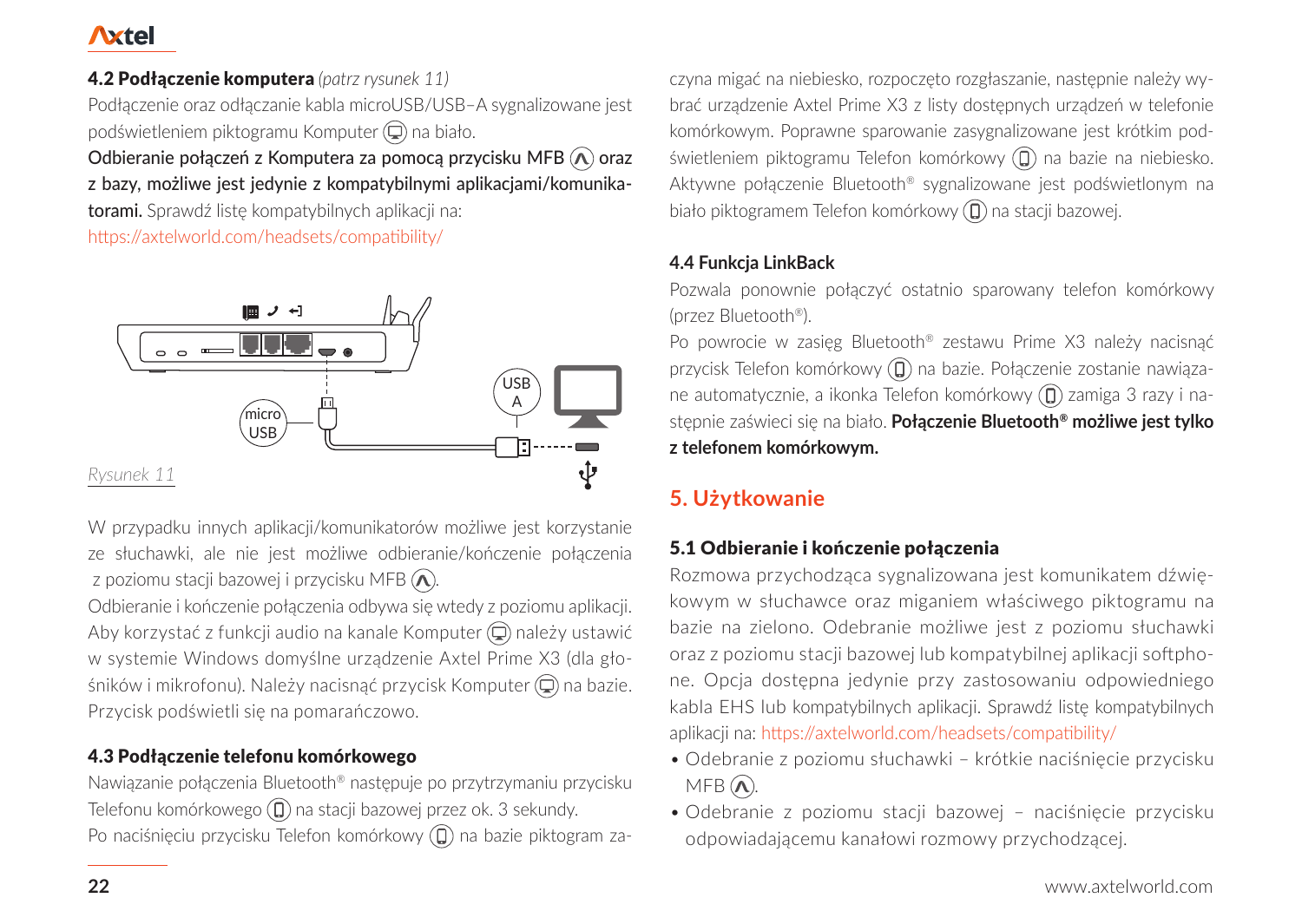### 5.2 Nawiązywanie połączenia

#### **Telefon stacjonarny**

W celu nawiązania połączenia należy nacisnąć przycisk MFB  $\widehat{A}$ na słuchawce lub przycisk Telefonu stacjonarnego  $\mathcal O$  na bazie i wybrać odpowiedni numer na klawiaturze telefonu stacjonarnego.

Opcja możliwa jedynie przy zastosowaniu odpowiedniego kabla EHS.

### **Telefon komórkowy i komputer**

Nawiązywanie połączeń z telefonu komórkowego lub komputera odbywa się z poziomu podłączonych urządzeń.

### 5.3 Zarządzanie połączeniami

### **Odbieranie kolejnego połaczenia i zawieszanie obecnej rozmowy**

W celu zawieszenia obecnie trwającej rozmowy oraz odebrania przychodzącego połączenia należy przycisnąć przycisk MFB  $\bigcirc$  przez 2 sekundy lub przycisk na bazie odpowiadający źródłu połączenia.

### **Odbieranie kolejnego połaczenia na innym kanale i kończenie obecnej rozmowy**

W celu zakończenia obecnej rozmowy i odebrania przychodzącego połączenia, należy przycisnąć przycisk MFB  $\circledR$  na słuchawce.

### **Przełączanie pomiędzy aktywnymi kanałami**

- a) Z poziomu słuchawki poprzez naciśniecie przycisku MFB  $\textcircled{R}$  przez 2 sekundy
- b) Z poziomu **bazy** poprzez naciśniecie przycisku żadanego kanału na bazie.

Przy przełączaniu między aktywnymi kanałami, aktualne połączenie zostanie zawieszone. Powrót do zawieszonego połączenia następuje poprzez ponowienie powyższej operacji.

### 5.4 Regulacja głośności oraz czułości mikrofonu

Poziom głośności oraz czułość mikrofonu można dostosowywać adekwatnie do potrzeb. Regulacja głośności w słuchawce odbywa się za pomocą przycisków głośniej i ciszej **+/-** umieszczonych w górnej części słuchawki *(rysunek 6)*.

Regulacja czułości mikrofonu możliwa jest za pomocą przycisków umieszczonych na tylnej części bazy. Czułość ustawia się indywidualnie dla każdego kanału osobno (telefon stacjonarny, komputer, telefon komórkowy). Jest to niezwykle wygodne rozwiązanie, które umożliwia idealne dopasowanie urządzenia do indywidualnych preferencji.

### 5.5 Wyciszenie mikrofonu (MUTE)

Wyciszenie mikrofonu (MUTE) można aktywować:

a) z poziomu słuchawki, naciskając jednocześnie oba przyciski regulacji głośności **+/-**.

b) z poziomu bazy, naciskając przycisk Mute  $(\mathcal{R})$ .

Wyciszenie mikrofonu sygnalizowane jest zapaleniem diody wyciszenia mikrofonu na bazie oraz sygnałem akustycznym odtwarzanym w słuchawce w zapętleniu co 10 sekund.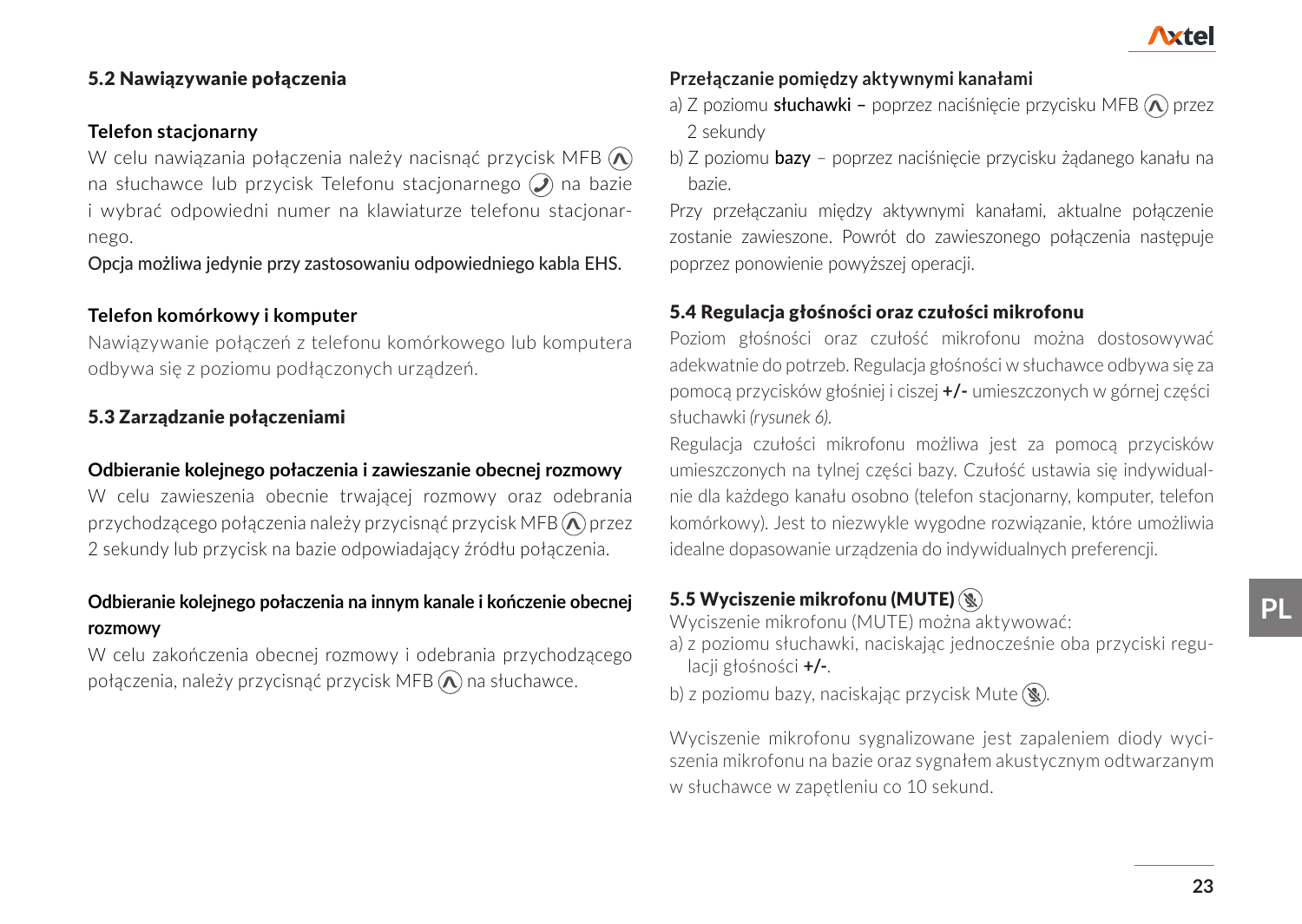### 5.6 Utrata zasięgu oraz połączenia z bazą

a) Utrata połączenia słuchawki z bazą sygnalizowana jest dźwiękiem. b) Brak zasięgu sygnalizowany jest takim samym dźwiękiem, jak w przypadku utraty zasięgu (w zapętleniu, co 5 sekund).

### 5.7 Regulacja poziomu ochrony słuchu *(patrz rysunek 12)*

Z myślą o zdrowiu użytkowników, zestaw Axtel Prime X3 wyposażony jest w trzy poziomy ochrony słuchu tzw. **Acoustic Protection:** 85 decybeli (najwyższy poziom ochrony), 87 decybeli oraz 105 decybeli.

Aby zmienić poziom **Acoustic Protection** należy umieścić włączoną słuchawkę na bazie, a następnie przez około 3 sekundy **nacisnąć jednocześnie oba przyciski regulacji głośności +/–.** Dioda informuje o poziomie ochrony słuchu.

- Pojedyncze mignięcie diody 85 decybeli.
- Podwójne mignięcie diody 87 decybeli.
- Potrójne mignięcie diody 105 decybeli.

5.8 Resetowanie słuchawki *(patrz rysunek 13)*

W celu zresetowania słuchawki należy nacisnąć przycisk RESET znajdujący się w niewielkim otworze na słuchawce obok portu dokującego *(punkt 1 z rysunku 13).*

W tym celu zalecamy użyć cienkiego, szpiczastego przedmiotu. Po wykonaniu powyższej czynności słuchawka wyłączy się. W celu ponownego włączenia słuchawki, należy wcisnąć przycisk MFB (*punkt 2 z rysunku 13*).



Naciśnięcie obu przycisków +/ jednocześnie przez 1 sekundę zmienia poziom Acoustic Protection

### **Przycisk MFB**

– (przycisk wielofunkcyjny) sygnalizuje aktualny poziom Acoustic Protection

*Rysunek 12*

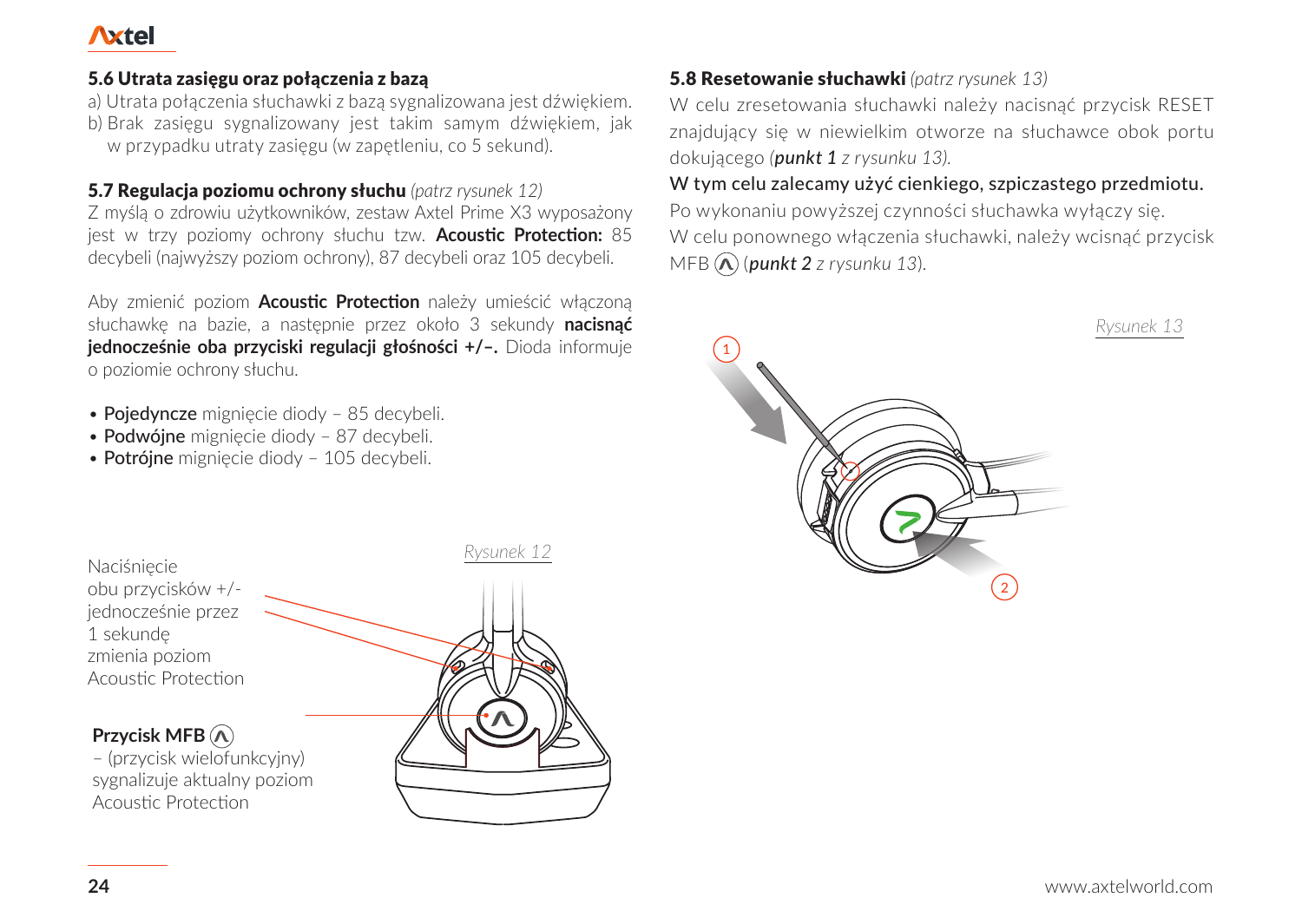

### **6. Zalecenia**

- Przed rozpoczęciem użytkowania zaleca się weryfikację właściwego podłączenia urządzenia oraz zapoznanie się z instrukcją obsługi oraz jego funkcjami.
- Nadmierne wyginanie mikrofonu, pałąka nagłownego lub innych elementów słuchawki może spowodować niebezpieczeństwooraz trwałe uszkodzenie urządzenia.
- Ze względów higienicznych zaleca się okresowe czyszczenie oraz dezynfekcję zestawu słuchawkowego.
- Zaleca się okresową wymianę skórek i gąbek ochronnych minimum co 6 miesięcy.
- Do czyszczenia zestawu słuchawkowego zaleca się używanie specjalnych chusteczek przeznaczonych do sprzętu elektronicznego.
- Zestaw słuchawkowy należy przechowywać w bezpiecznym miejscu, z dala od wilgoci i ekstremalnych temperatur.
- Nie zaleca się korzystania z produktu jeśli jest on uszkodzony lub niekompletny.
- W celu zachowania bezpieczeństwa nie należy gwałtownie poruszać elementami słuchawki.

### **7. Deklaracje i ostrzeżenia**

- Należy unikać długiego słuchania ustawionego na maksymalnym poziomie głośności.
- Głośność odbieranego dźwięku, może być różna w zależności od podłączonego urządzenia i jego ustawień.
- W sytuacji odczuwania dyskomfortu zaleca się przerwanie użytkowania urządzenia.
- Zestawy słuchawkowe Axtel Prime X3 są wyposażone w technologię Acoustic Protection, która niweluje wysokie i szkodliwe dla ucha dźwięki na poziomie 85 decybeli / 87 decybeli / 105 decybeli.
- W momencie odczuwania dyskomfortu związanego z bezpośrednim kontaktem urządzenia ze skórą należy zaprzestać używania słuchawek i skontaktować się z Axtel. Kontynuacja noszenia słuchawek może prowadzić do wystąpienia reakcji alergicznych takich jak np. zaczerwienie lub wysypka.
- Korzystanie ze słuchawek przez osoby nieletnie powinno odbywać się pod nadzorem osób dorosłych ze względu na ryzyko uszkodzenia słuchu lub zaplątanie się w kabel.
- Korzystanie ze słuchawek podczas jazdy rowerem czy pojazdem mechanicznym, ze względu na rozproszenie uwagi, ograniczenie zmysłu słuchu, może spowodować wypadek.
- W trakcie użytkowania należy zachować ostrożność ze względu na możliwość wplątania się włosów w ruchome części produktu.
- W trakcie użytkowania nie należy zasypiać w słuchawkach założonych na głowę.
- Osoby posiadające rozrusznik serca lub posiadające schorzenia kardiologiczne powinny skonsultować z lekarzem korzystanie ze słuchawek.
- Ostrzeżenie przed korzystaniem ze słuchawek przez dzieci. Ze względu na małe elementy, słuchawki powinny być przechowywane w miejscu niedostępnym dla dzieci poniżej 3 roku życia.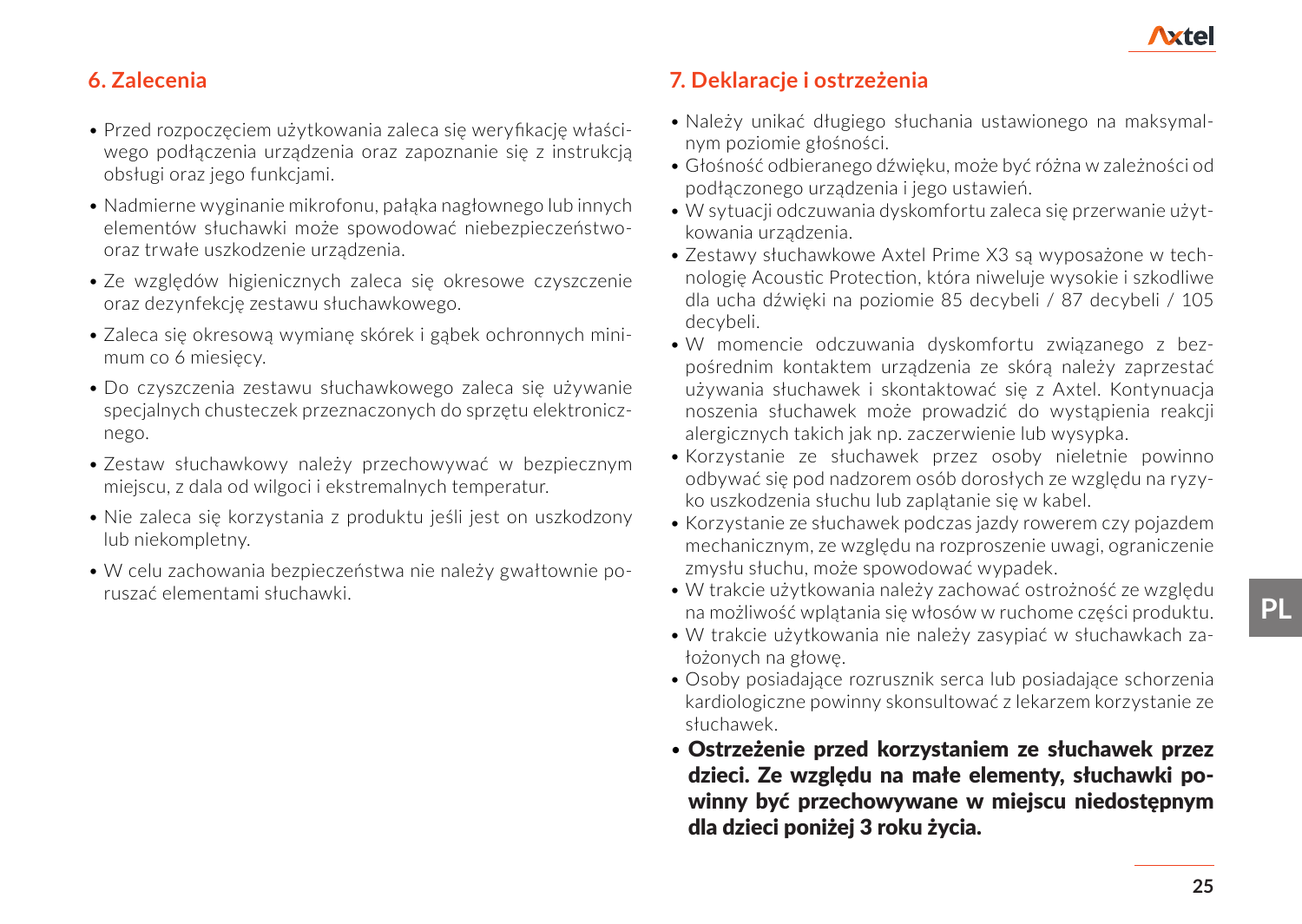# **8. Parametry słuchawki**

| DANE TECHNICZNE                    |                                         |
|------------------------------------|-----------------------------------------|
| Waga (słuchawka)                   | 67 g (mono), 93 g (duo)                 |
| Waga (baza)                        | 191 <sub>g</sub>                        |
| Kat obrotu ramienia mikrofonu      | 295°                                    |
| Odporność na działanie temperatury | $\text{min} - 20^{\circ}$ C max + 70° C |
| Czas pracy baterii                 | do 10 godzin                            |

| ŁACZNOŚĆ                                  |                 |
|-------------------------------------------|-----------------|
| Złącze USB do komunikacji<br>z komputerem | Tak             |
| Komunikacja słuchawki z bazą              | <b>DECT</b>     |
| Zasieg komunikacji DECT                   | $200 \text{ m}$ |
| Łączność z urządzeniem mobilnym           | Bluetooth®      |
| Wersia Bluetooth                          | 4.1             |
| Zasieg Bluetooth                          | 10 <sub>m</sub> |

| <b>CZAS DZIAŁANIA</b> |                                      | Automatyczna regulacja wzmocnie- | Tak           |  |
|-----------------------|--------------------------------------|----------------------------------|---------------|--|
| Czas ładowania        | $\log$ 0% do 100% $\log$ do 3 godzin |                                  | nia mikrofonu |  |
| Czas czuwania         | od 100% do 0% do 23 godzin           |                                  |               |  |
| Czas odsłuchu         | od 100% do 0% do 16 godzin           |                                  |               |  |
| Czas rozmowy          | od 100% do 0% do 10 godzin           |                                  |               |  |

| PARAMETRY DŹWIĘKU                                 |                                            |
|---------------------------------------------------|--------------------------------------------|
| Jakość dźwięku                                    | Wideband                                   |
| Pasmo przenoszenia dźwięku<br>(głośnik)           | $50 - 7000$ Hz                             |
| Impedancja głośnika                               | $150 + (-2\% \Omega)$                      |
| Impedancja mikrofonu                              | 2.2 k                                      |
| Ochrona słuchu                                    | 85/87/105 dB(A)                            |
| Typ mikrofonu                                     | Elektretowy z redukcja<br>szumów otoczenia |
| Pasywna redukcja szumów otoczenia                 | Tak                                        |
| Funkcja wyciszenia mikrofonu (Mute) Tak           |                                            |
| Regulacja głośności dźwięku<br>w słuchawce        | Tak                                        |
| <b>DSP</b>                                        | Tak                                        |
| Współczynnik zniekształceń<br>harmonicznych (THD) | $< 1\%$                                    |
| Automatyczna regulacja wzmocnie-<br>nia mikrofonu | Tak                                        |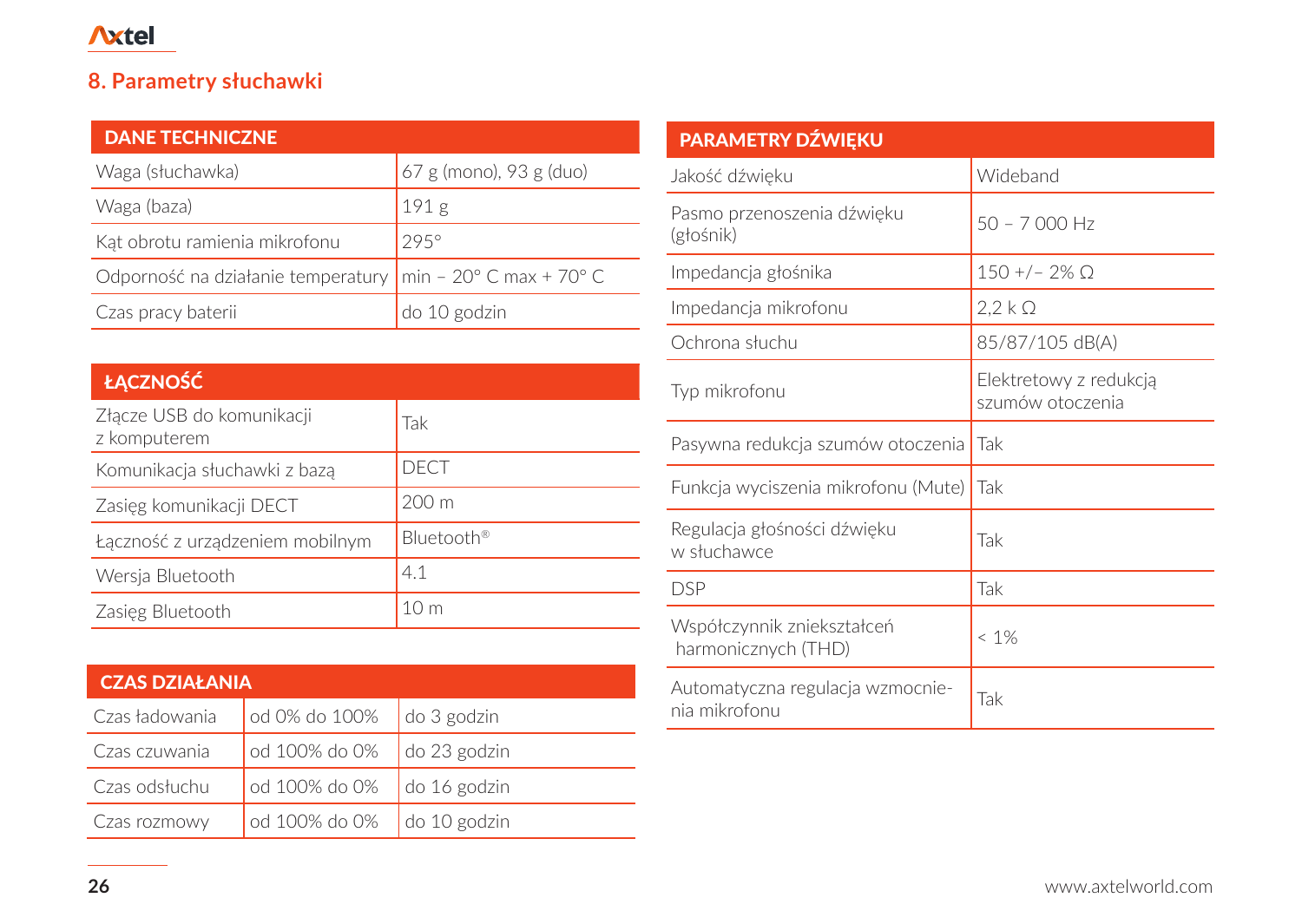### **9 Akcesoria**

### • Kabel EHS (Electronic Hook Switch)

– elektroniczny podnośnik umożliwiający zdalne odbieranie i kończenie połączenia przychodzącego, przy użyciu kanału: telefon stacjonarny, z poziomu słuchawki nagłownej oraz bazy, wyszukaj swoje urządzenie:

https://axtelworld.com/headsets/compatibility/

### • Gąbka na słuchawkę (PN: AXS–LES)

– skóropodobna gąbka dodatkowo zwiększająca komfort wielogodzinnego użytkowania zestawu słuchawkowego

### • Gąbka na mikrofon (PN: AXS–MIC)

– specjalnie zaprojektowana gąbka w celu zachowania doskonałej jakości dźwięku

### • Kabel RJ9/3xRJ9 (PN: AXP–XRJ3)

– specjalnie zaprojektowany kabel przyłączeniowy zapewniający kompatybilność z większością modeli telefonów stacjonarnych dostępnych na rynku, wyszukaj swoje urządzenie: https://axtelworld.com/headsets/compatibility/

### • Kabel RJ9/Jack 2,5mm (PN: AXP–XJ25)

– kabel przyłączeniowy 2,5 milimetra Jack łączący telefon stacjonarny ze stacją bazową, wyszukaj swoje urządzenie: https://axtelworld.com/headsets/compatibility/

### • Kabel RJ9/Jack 3,5mm (PN: AXP–XJ35)

– kabel przyłączeniowy 3,5 milimetra Jack łączący telefon stacjonarny ze stacją bazową, wyszukaj swoje urządzenie: https://axtelworld.com/headsets/compatibility/

### • Kabel RJ9/RJ45 (PN: AXP–XRJ45)

– kabel przyłączeniowy RJ45 łączący telefon stacjonarny ze stacją bazową, wyszukaj swoje urządzenie: https://axtelworld.com/headsets/compatibility/

### • Kabel microUSB/USB–A (PN: AXP–XUSB)

– kabel microUSB/USB–A dający możliwość podłączenia stacji bazowej do komputera

### • Zasilacz 220 V

- zasilacz EU z wtyczką 100 240 Volt, parametry zasilania 12 Volt, 1 Amper DC (PN EU: AXP–XZAS)
- zasilacz US z wtyczką 100 240 Volt, parametry zasilania 12 Volt, 1 Amper DC (PN US: AXP–XZASUS)
- zasilacz UK z wtyczką 100 240 Volt, parametry zasilania 12 Volt, 1 Amper DC (PN UK: AXP–XZASUK)
- Słuchawka Axtel Prime X3 Duo (PN: AXP–PRXD)
- bezprzewodowa słuchawka dwuuszna DECT z mikrofonem, przygotowana do nowego parowania z bazą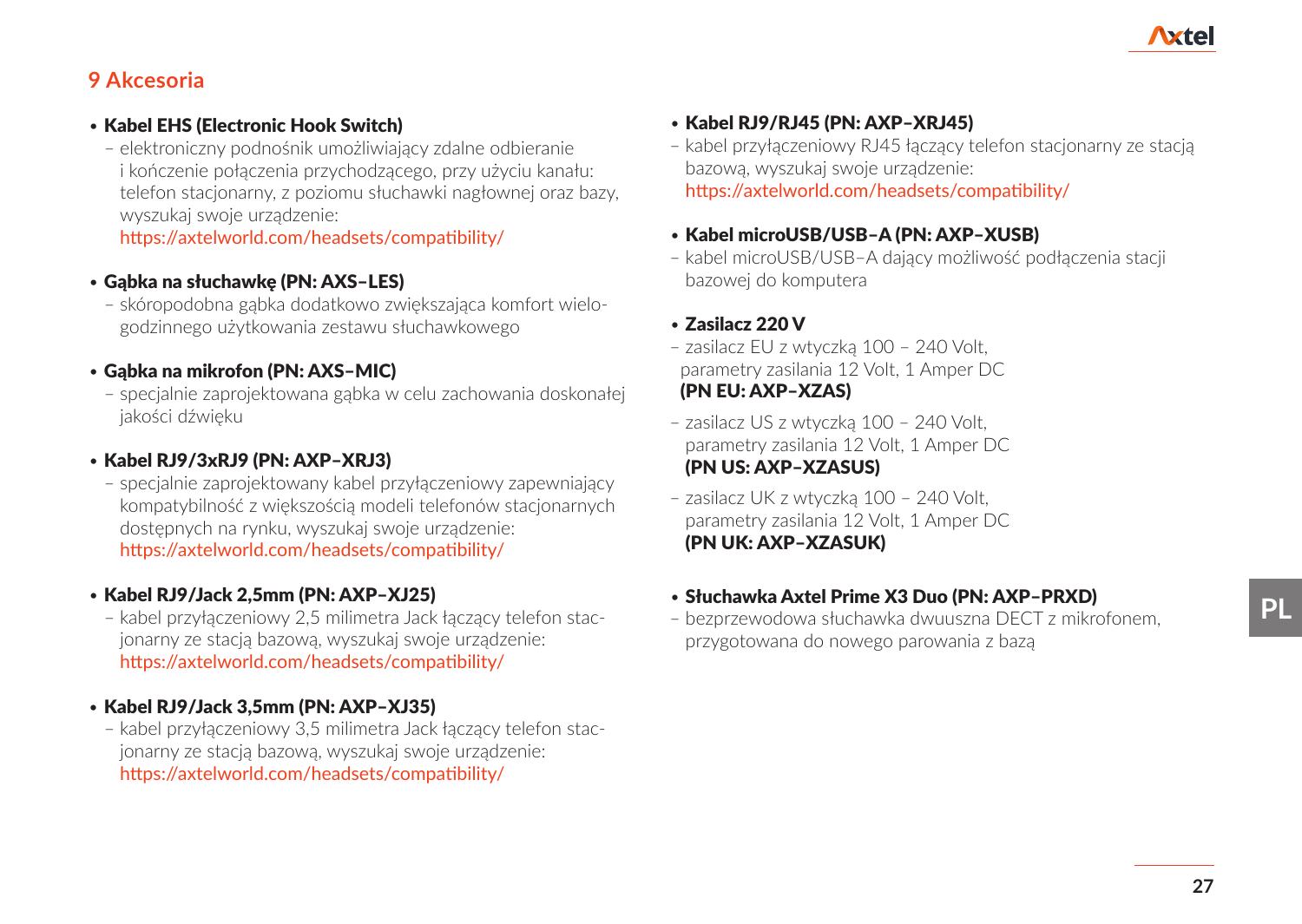| <b>Axtel</b> |
|--------------|
| 10 Notes     |
|              |
|              |
|              |
|              |
|              |
|              |
|              |
|              |
|              |
|              |
|              |
|              |
|              |
|              |
|              |
|              |
|              |
|              |
|              |

 $\overline{\phantom{a}}$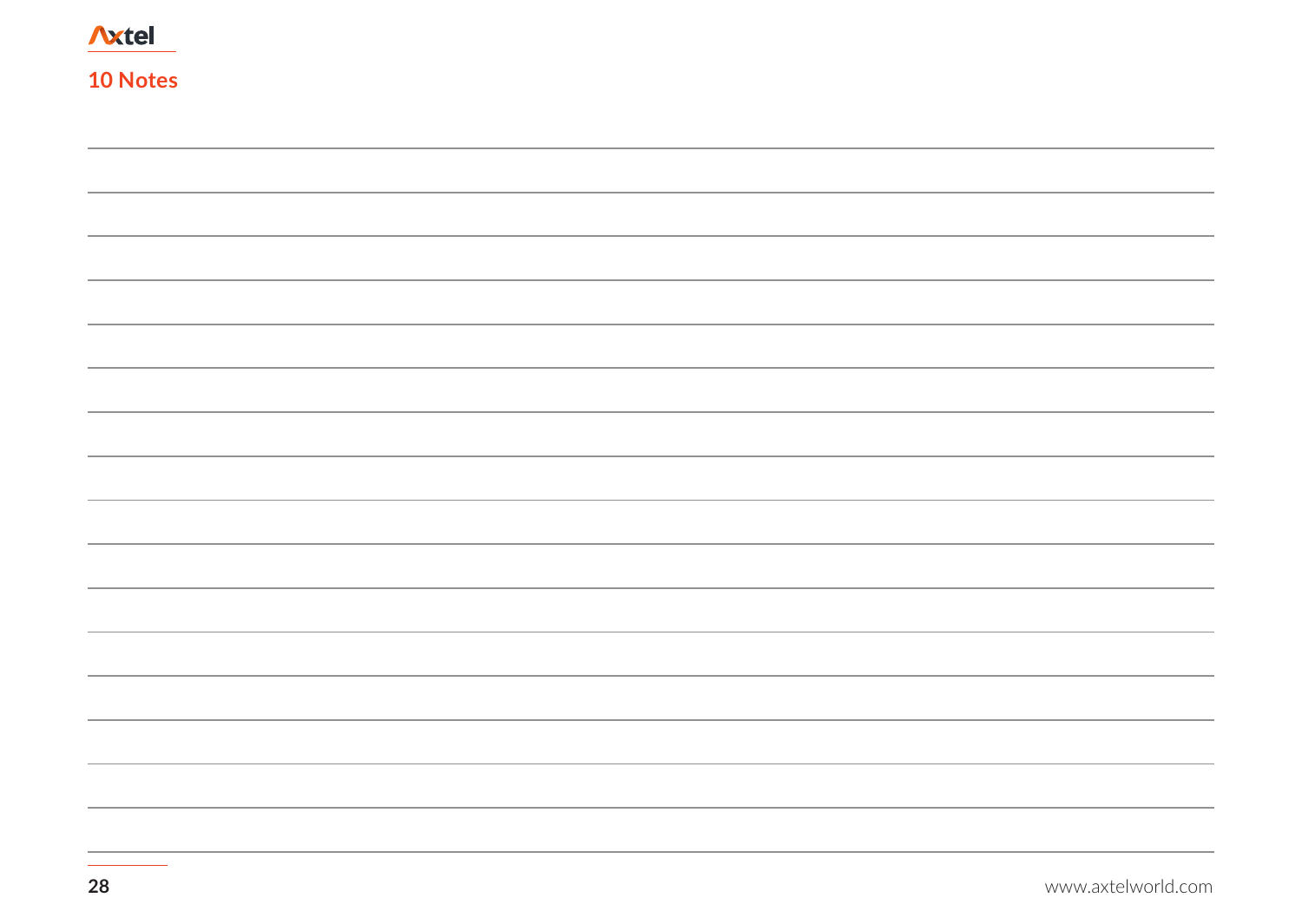| ۰.<br>× |
|---------|
|---------|

| ,我们也不会有什么?""我们的人,我们也不会有什么?""我们的人,我们也不会有什么?""我们的人,我们也不会有什么?""我们的人,我们也不会有什么?""我们的人 |  |
|----------------------------------------------------------------------------------|--|
|                                                                                  |  |
|                                                                                  |  |
|                                                                                  |  |
|                                                                                  |  |
|                                                                                  |  |
|                                                                                  |  |
|                                                                                  |  |
|                                                                                  |  |
|                                                                                  |  |
|                                                                                  |  |
|                                                                                  |  |

**PL**